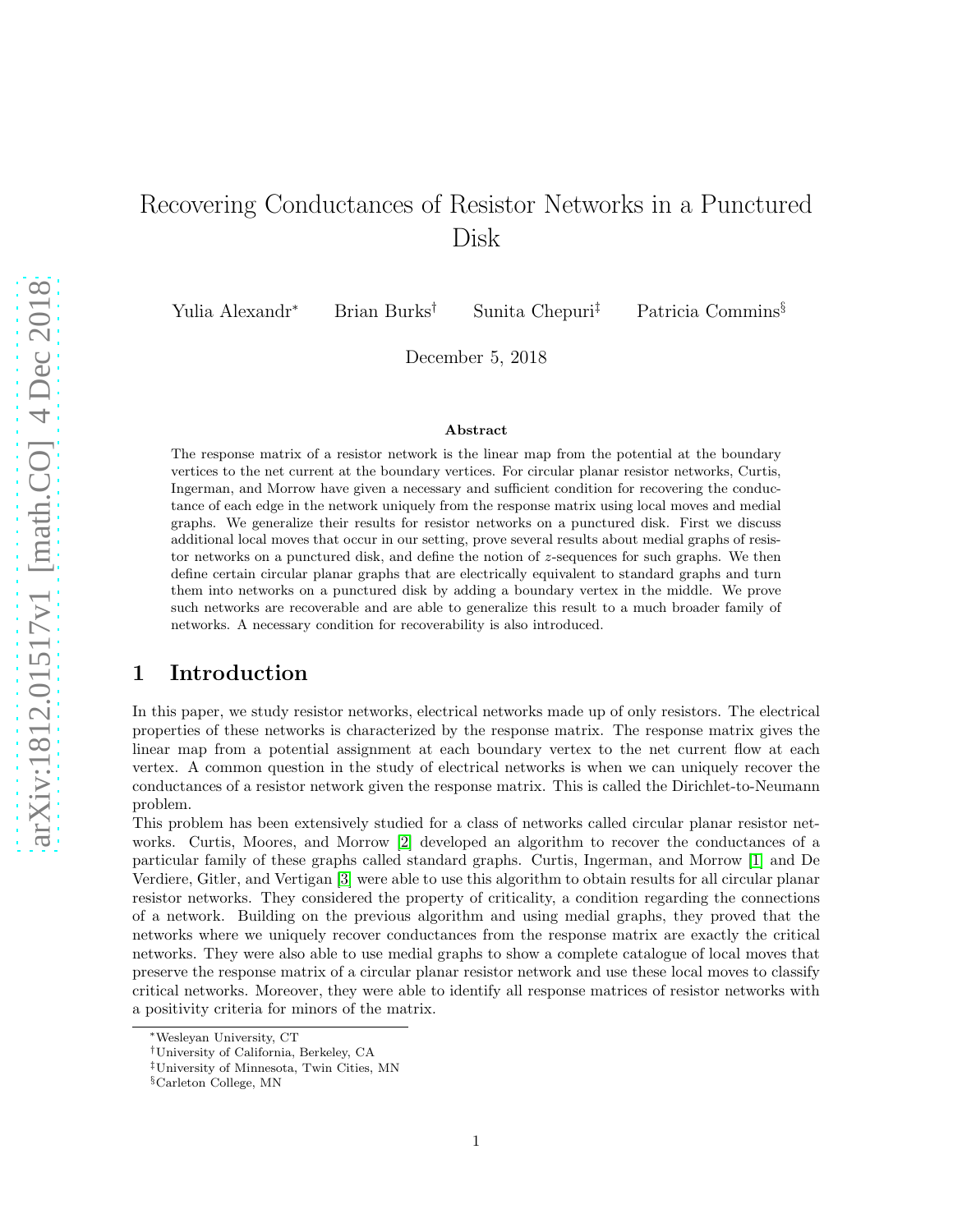Kenyon and Wilson [\[5,](#page-25-3) [6\]](#page-25-4) studied the combinatorics of the response matrix for resistor networks. In particular, they were able to realize the minors of the response matrix for a circular planar resistor network as a sum over groves in the network. This explains the positivity criteria for response matrices of circular planar resistor networks found in earlier work.

However, very little is known for more complicated networks. In [\[7\]](#page-25-5), Lam and Pylyavskyy studied the Dirichlet-to-Neumann problem for electrical networks on a cylinder. They gave a conjectural solution for general cylindrical electrical networks, and showed it held for a special class of these networks known as "purely cylyndrical" networks.

In this paper, we introduce resistor networks in a punctured disk (rnpds). These are networks embedded in a disk where exactly one boundary vertex is placed inside the disk. We first discuss new local moves that arise for these networks. We conjecture that the local moves stated in the paper are the only moves that preserve electrical equivalence. Next we define medial graphs for rnpds and prove several properties of the medial graph for irreducible rnpds. Medial graphs allow us to define spider graphs, a famliy of rnpds closely related to the standard graphs. Using spider graphs, we find several conditional local moves that can be applied to rnpds under certain conditions without changing the response matrix. Turning to the question of recoverability, we find a class of recoverable rnpds. We also give a necessary condition for recoverability or rnpds.

# 2 Background and Definitions

For more background on electrical networks, see [\[1\]](#page-25-1), [\[3\]](#page-25-2), and [\[4\]](#page-25-6).

**Defnition 1.** A resistor network is a graph  $(V, E)$  with a specified set  $B \subseteq V$  of boundary vertices and a real nonnegative conductance  $c_e$ , for each  $e \in E$ . The remaining vertices,  $I = V \setminus B$ , are called internal vertices. We will say graph to refer to a resistor network without conductances.

In this paper, we'll assume all resistor networks are connected graphs. Our convention throughout this paper will be to color boundary vertices white and internal vertices black.

**Definition 2.** A *circular planar resistor network* (cprn) is a resistor network that can be embedded in a disk so that it is planar and all the boundary vertices are on the boundary of the disk. A resistor network in a punctured disk (rnpd) is a resistor network that can be embedded in a disk so that it is planar and all boundary vertices but one are on the boundary of the disk. See Figure [1.](#page-1-0)



<span id="page-1-0"></span>Figure 1: A cprn (left) and rnpd (right)

**Definition 3.** A non-trival rnpd is an rnpd that cannot be drawn as a cprn. Note that in a non-trivial rnpd, the interior boundary vertex of must be surrounded by a polygon. Otherwise, we are able to redraw the network so that the interior boundary vertex is on the boundary of the disk.

**Definition 4.** A potential function for a resistor network  $(V, E)$  is a function  $f: V \to \mathbb{R}_{\geq 0}$ . An edge  $(v_1, v_2)$  has a *voltage* given by the difference in potential at  $v_1$  and  $v_2$ .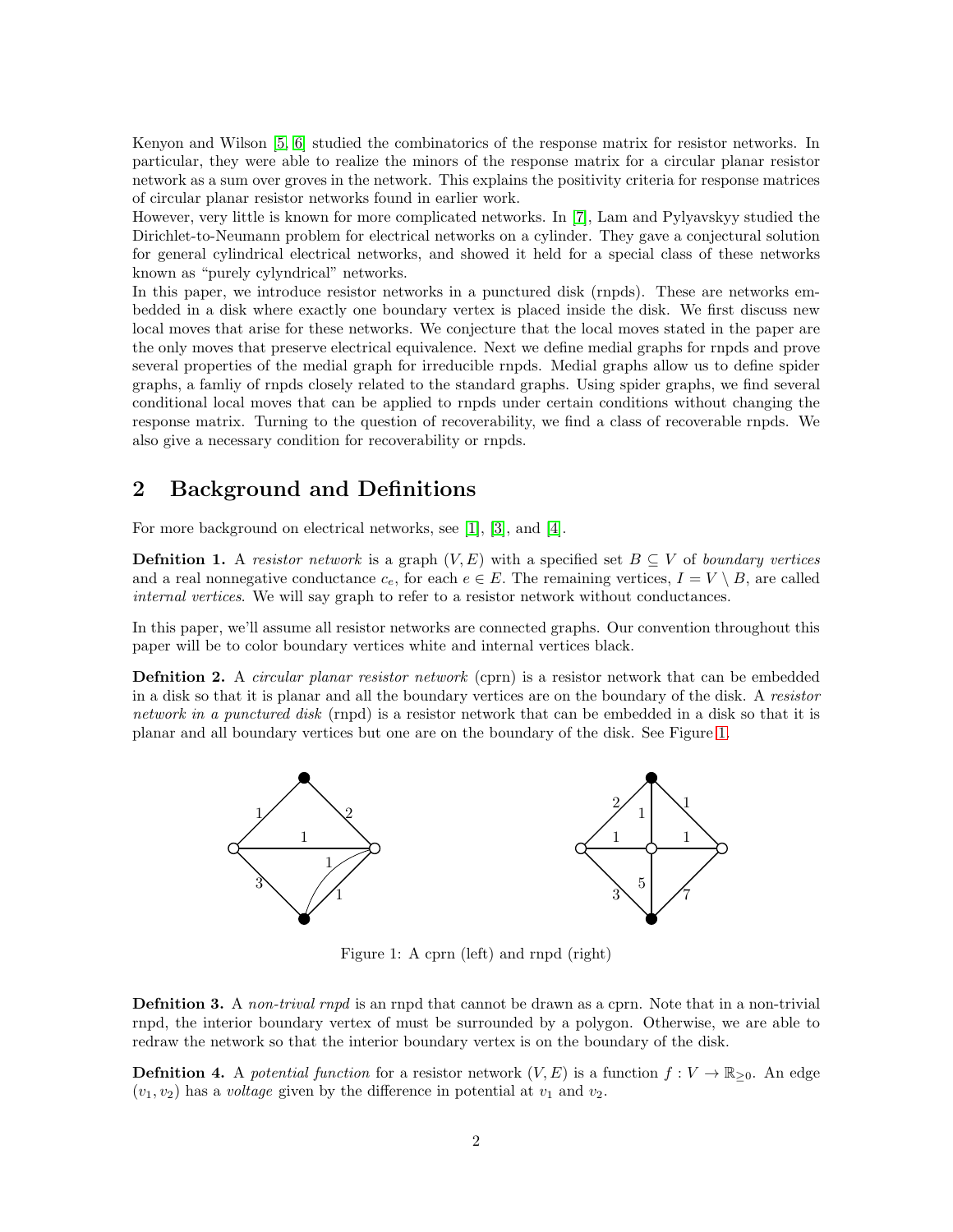We want our resistor networks to model electrical circuits. This means they need to satisfy Ohm's Law and Kirchhoff's Current Law.

**Theorem 1** (Ohm's Law). If  $v_e$  is the voltage across edge e, then  $v_e c_e = i_e$ , where  $i_e$  is the current across edge e.

By Ohm's Law, a potential function induces a current across each edge. Note that current always flows from the vertex with the higher potential to the vertex with the lower potential.

**Theorem 2** (Kirchhoff's Current Law). For each node in an electrical circuit, the sum of the currents entering the node must be the same as the sum of the currents leaving the node.

The analogue of Kirchhoff's Current Law for resistor networks is that for each internal vertex in a resistor network, the sum of the currents entering the vertex must be the same as the sum of the currents leaving the vertex. If we use Ohm's Law to calculate current, only certain potential functions satisfy Kirchhoff's current Law.

**Theorem 3** ([\[1\]](#page-25-1)). Given a function  $\phi : B \to \mathbb{R}_{>0}$  for a resistor network, there is a unique choice of potential function f where  $f|_B = \phi$  and the currents induced by f from Ohm's Law satisfy Kirchhoff's Current Law.

**Defnition 5.** Let  $\Gamma = (V, E)$  be a resistor network with m vertices, n of which are boundary vertices. Index all boundary vertices  $v \in B$  as  $\{1, \dots, n\}$  and all internal vertices  $v \in I$  as  $\{n+1, \dots, m\}$ . Then, we define the *Kirchhoff matrix* of  $\Gamma$  as follows:

$$
K_{i,j} = \begin{cases} \sum_{e=(i,j)} c_e & i \neq j \\ -\sum_{e=(i,k)} c_e & i = j \\ \sum_{k \in [n]} c_k & i \neq j \end{cases}
$$

Note that the Kirchhoff matrix can be represented as:

$$
K = \begin{bmatrix} A & B \\ B^T & C \end{bmatrix}
$$

where A is a symmetric  $n \times n$  matrix, B is an  $n \times (m - n)$ , and C is a symmetric  $(m - n) \times (m - n)$ matrix.

**Defnition 6.** The response matrix,  $\Lambda(\Gamma)$  of a resistor network  $\Gamma$  is the Schur complement  $A-BC^{-1}B^{T}$ of the Kirchhoff matrix.

We can represent a potential assignment to the boundary vertices as a vector  $u \in \mathbb{R}^n_{\geq 0}$ .  $\Lambda(\Gamma)$  gives the linear map from such an assignment to the vector of currents flowing into each boundary vertex (where a negative value represents current flowing out of the vertex).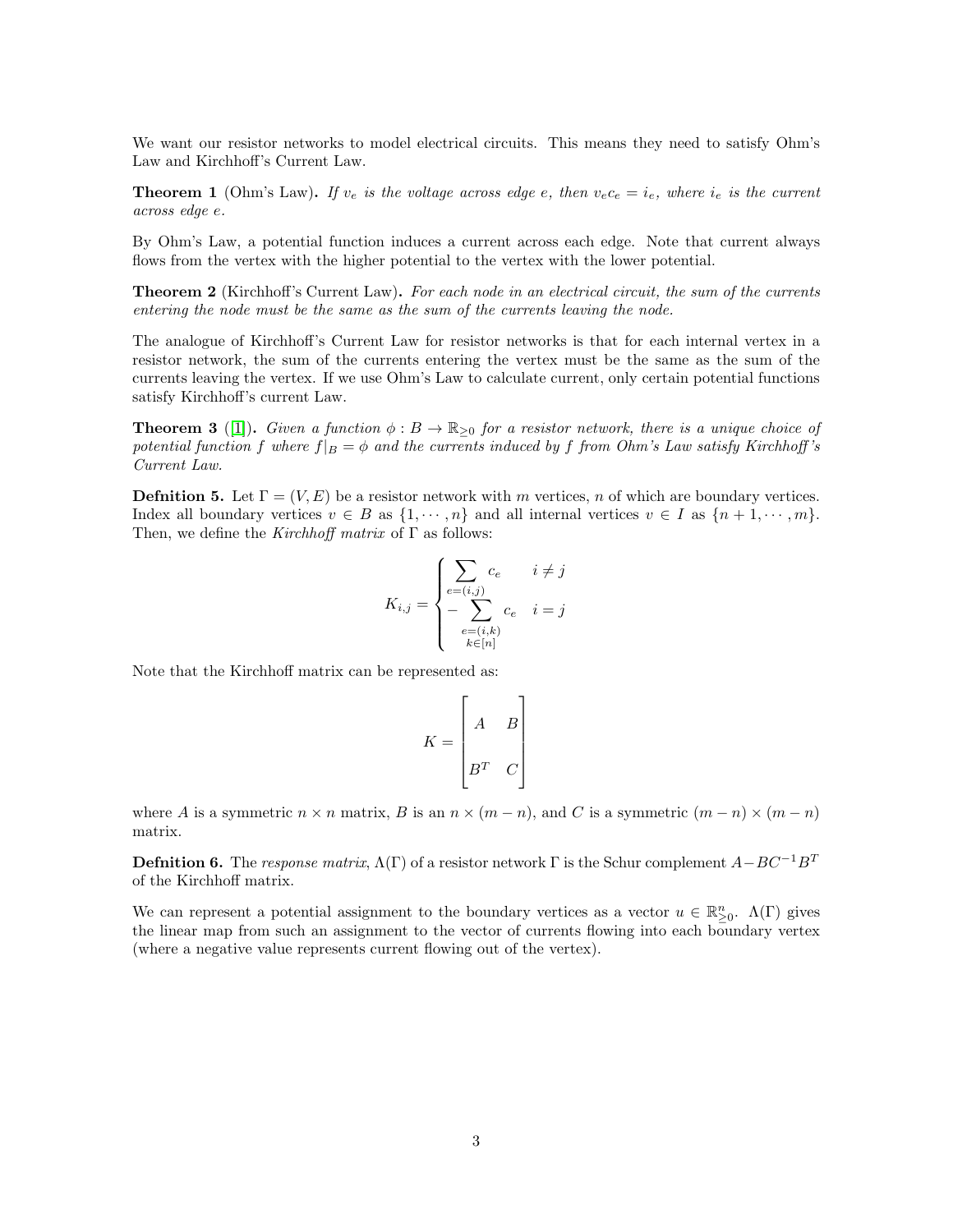Example 1. Consider the following cprn:



We see that the vertex set is  $V = \{a, b, c, d\}$ . The set of boundary vertices is  $B = \{a, c\}$  and the set of internal vertices is  $I = \{b, d\}$ . Thus, in order to compute the Kirchhoff matrix, we label a and c by 1 and 2, respectively, and  $b$  and  $d$  by 3 and 4, respectively. Then, the Kirchhoff matrix is:

| K | 5 | 1              | $\mathbf{1}$   | 3              |
|---|---|----------------|----------------|----------------|
|   |   | 5              | $\overline{2}$ | $\overline{2}$ |
|   |   | $\overline{2}$ | 2              | 0              |
|   | 3 | $\overline{2}$ | 0              |                |

Now, as described above, one can compute the response matrix:

$$
\begin{bmatrix} -5 & 1 \ 1 & -5 \end{bmatrix} - \begin{bmatrix} 1 & 3 \ 2 & -2 \end{bmatrix} \begin{bmatrix} -3 & 0 \ 0 & -5 \end{bmatrix}^{-1} \begin{bmatrix} 1 & 3 \ 2 & -2 \end{bmatrix}^{T} = \begin{bmatrix} -\frac{43}{15} & \frac{7}{15} \\ \frac{7}{15} & -\frac{43}{15} \end{bmatrix}
$$

**Definition 7.** Graphs  $\Gamma_1$  and  $\Gamma_2$  are *electrically equivalent*, if, for every assignment of conductances for  $\Gamma_1$ , there exists an assignment of conductances to  $\Gamma_2$  such that the resulting electrical networks have the same response matrix, and vice versa.

We are interested in three properties of networks that have been shown to be the same for the cprn case: irreducibility, recoverability, and criticality.

**Defnition 8.** We call a graph *reducible* if it is electrically equivalent to a graph with fewer edges, and irreducible otherwise.

Note that a network may have the same response matrix as a network with fewer edges while still being irreducible.

Definition 9. A resistor network is *recoverable* if given its response matrix and and graph, we are able to uniquely determine its conductances.

**Defnition 10.** A connection of a resistor network  $\Gamma = (V, E)$  is a tuple  $(P, Q)$  s.t.  $P = \{p_1, \dots, p_k\}$ and  $Q = \{q_1, \dots, q_k\}$  are subsets of B and there exists k disjoint paths that do not pass through boundary vertices connecting  $p_i$  to  $q_{\pi(i)}$ ,  $\forall i$  and for some  $\pi \in S_k$ . For a cprn, we require that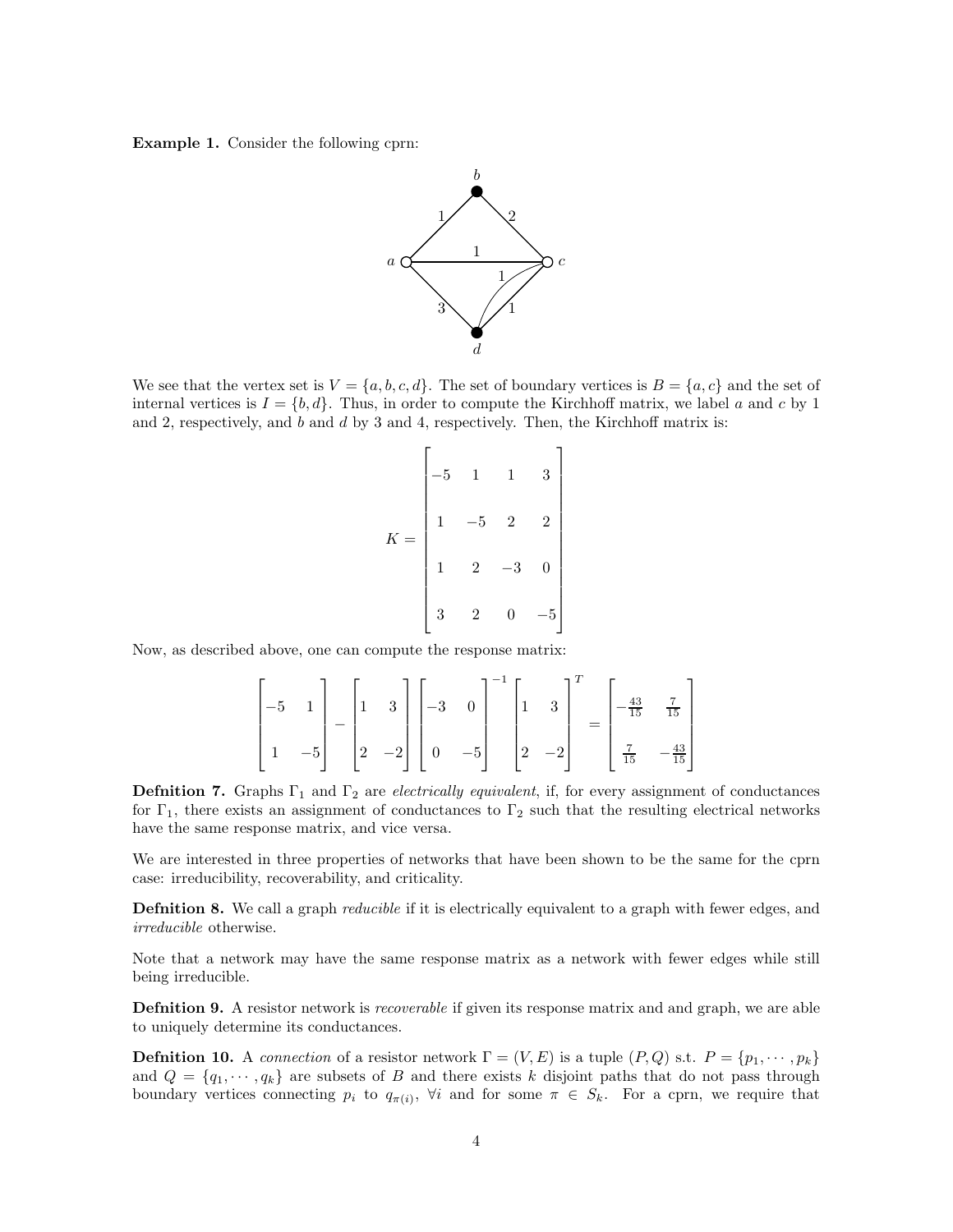$p_1, \dots, p_k, q_k, \dots, q_1$  occur in clockwise order around the disk's boundary. For an rnpd, we have the same requirement, with the exception that the interior boundary vertex can appear in either  $Q$  or  $P$ , at any index.

**Remark 1.** If Γ is a cprn and  $(P,Q)$  is a connection, then the only possible  $\pi \in S_k$  connecting P and Q is the identity permutation. Otherwise, the paths will not be disjoint.

**Defnition 11.** A cprn is *critical* if the removal of any edge in the network breaks a connection.

Curtis, Ingerman, and Morrow [\[1\]](#page-25-1) proved that these three definitions are equivalent in the cprn case. In this paper, we investigate to what extent this equivalence holds in the rnpd case.

#### 3 Local Moves

There are five local transformations on cprns that do not change the response matrix [\[3\]](#page-25-2). We list these below. Note that the networks we draw below are components of a possibly larger network. The grey vertices indicate where the components in the pictures may be connected to the rest of the graph. That is, they are vertices that may be either boundary vertices or internal vertices and may have other edges incident to them. In the cases where the arrow goes only in one direction, we may still apply the transformation in the opposite direction, but there is not a unique way to do so.

• Loop removal

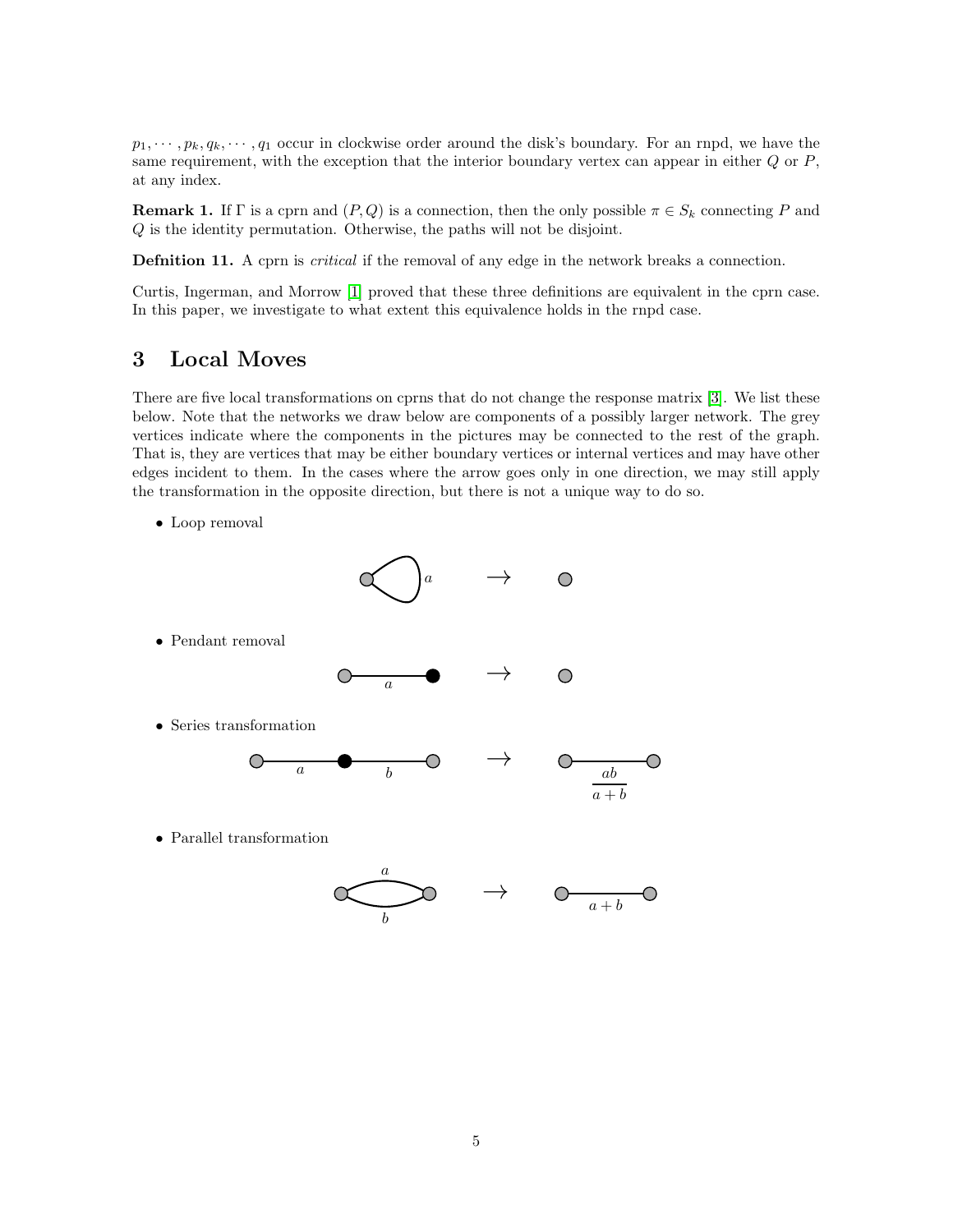• Y- $\Delta$  move



All of these moves are valid for rnpds. We also have two new local moves for rnpds that do not exist for cprns:

• Antenna Jumping

We define an *antenna* to be an interior boundary vertex of degree one. If we have such a vertex and it is adjascent to vertex  $v$ , then *antenna jumping* is performed by jumping the antenna over an edge incident to  $v$  and into a different face. The conductances are unchanged by this move.



Conjecture 1. Any two electrically equivalent graphs associated to rnpds are connected by the local moves stated in this section.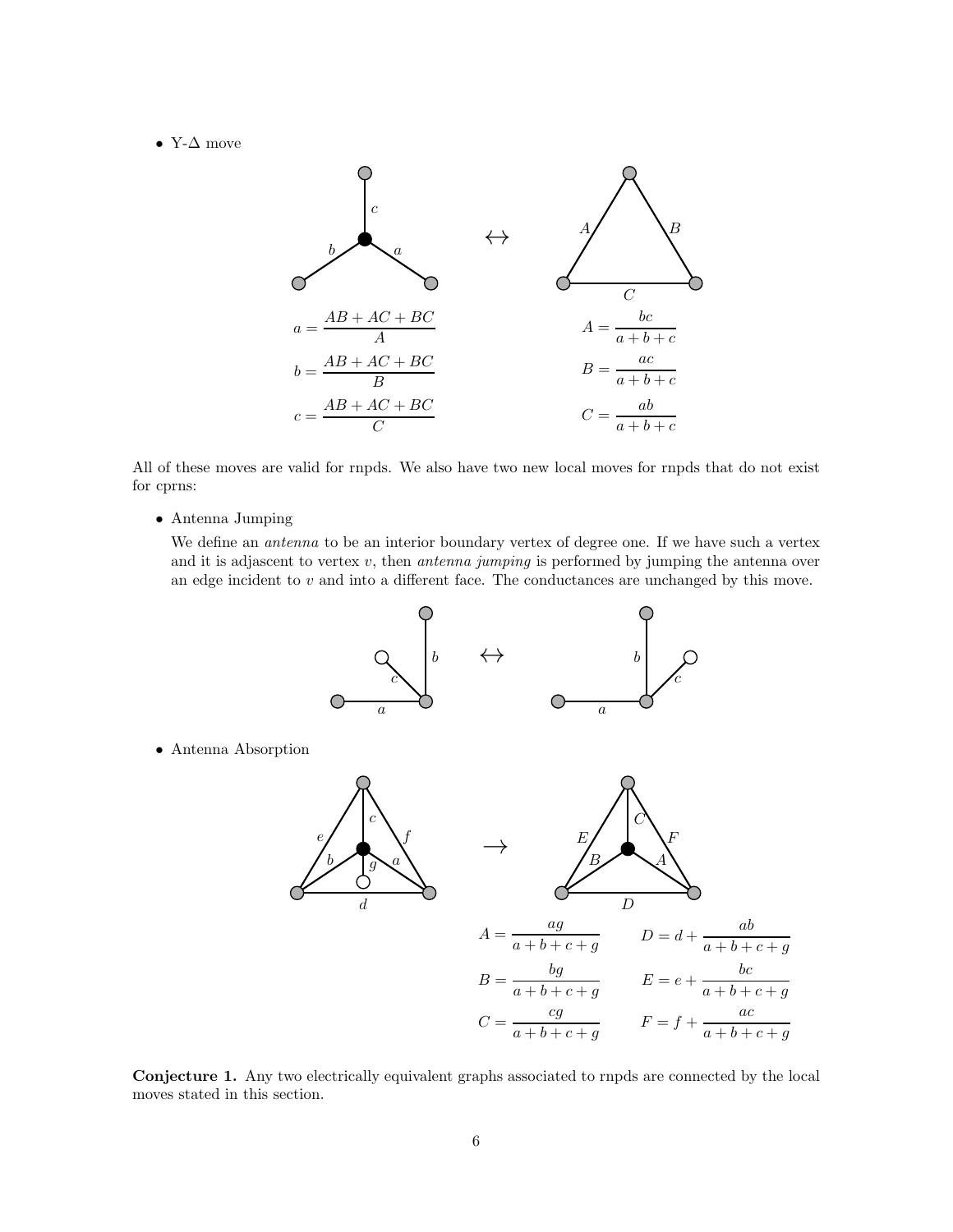#### 4 Medial Graphs and Z-sequences

**Defnition 12** ([\[1\]](#page-25-1)). For an cprn  $\Gamma$  with n boundary vertices,  $v_1, ..., v_n$  clockwise, place 2n points,  $t_1, ..., t_{2n}$ , around the boundary of the disk in clockwise order such that for even i,  $t_{i-1}$  and  $t_i$  are on either side of  $v_{i/2}$ . That is, between  $v_j$  and  $v_{j+1}$  we have, in clockwise order,  $v_j, t_{2j}, t_{2j+1}, v_{j+1}$ where indices are modulo *n* for the  $v_i$ 's and modulo 2*n* for the  $t_i$ 's. For each edge *e* in  $\Gamma$ , let  $m_e$  be its midpoint. Then the *medial graph*,  $M(\Gamma)$ , of  $\Gamma$  is the graph with vertices  $\{t_i \mid 1 \leq i \leq n\}$  $2n\} \cup \{m_e \mid e \in E\}$  and edges  $\{(m_e, m_f) \mid e, f \text{ edges in } \Gamma \text{ on the same face and sharing a vertex}\} \cup$  $\{(m_e, m_e) \mid m_e \text{ a spike into a face of } \Gamma\} \cup \{(t_i, m_e) \mid t_i, e \text{ on the same face}, i \text{ odd}, e \text{ an edge connected} \}$ to  $v_{(i+1)/2}$   $\cup$   $\{(t_i, m_e) \mid t_i, e$  on the same face, i even, e an edge connected to  $v_{i/2}$ .

<span id="page-6-0"></span>Example 2. The medial graph of the cprn in Figure [1](#page-1-0) is drawn below.



**Remark 2.** For an edge e of cprn  $\Gamma$ ,  $m_e$  has degree 4 in  $M(\Gamma)$ . This means that if we approach  $m_e$ via some edge in  $M(\Gamma)$ , we can turn right, turn left, or go straight.

**Defnition 13.** We define an equivalence relation  $\equiv$  on the edges of  $M(\Gamma)$  as follows. For every e an edge of Γ with corresponding vertex  $m_e$  in  $M(\Gamma)$ , let the four medial edges adjacent to  $m_e$  be  $v_{e,1}, v_{e,2}, v_{e,3}$ , and  $v_{e,4}$  in clockwise order. Then  $v_{e,1} \equiv v_{e,3}$  and  $v_{e,2} \equiv v_{e,4}$ . Then the medial strands of  $M(\Gamma)$  are the equivalence classes of edges of  $M(\Gamma)$  induced by  $\equiv$ . In other words, a medial strand is a path in  $M(\Gamma)$  where we always go straight through a vertex  $m_e$ . We frequently smooth the corners of a strand in depictions of the medial graph.

Example 3. The medial graph depicted in Example [2](#page-6-0) has two medial strands, as shown below.



**Remark 3.** Each vertex  $t_i$  has degree 1 in  $M(\Gamma)$ . This means that each  $t_i$  is an endpoint of exactly one medial strand.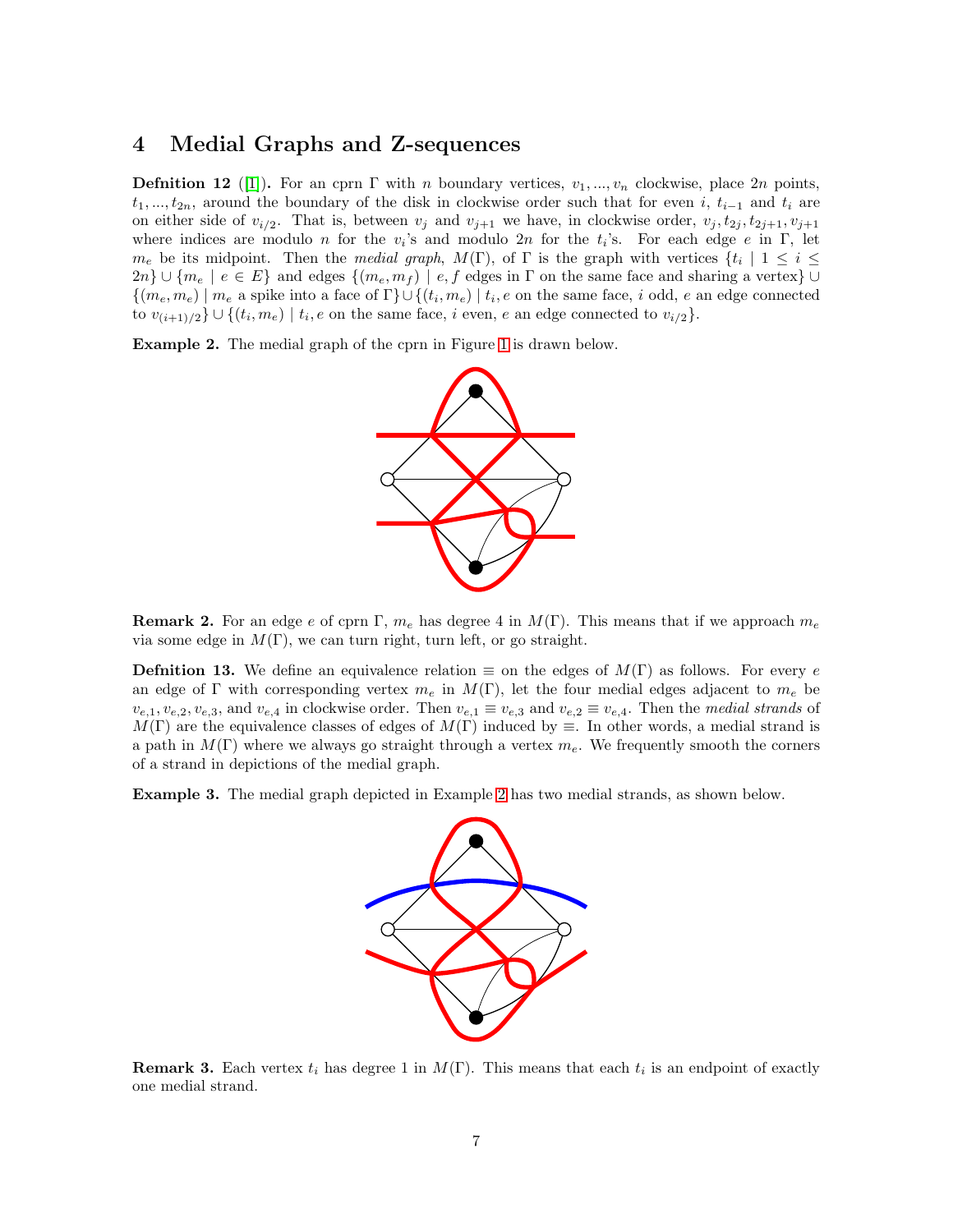**Defnition 14.** [\[1\]](#page-25-1) Let  $\Gamma$  be a cprn with n boundary vertices,  $v_1, ..., v_n$  clockwise, and let  $t_1, ..., t_{2n}$  be the endpoints of medial strands. Label the strand beginning at  $t_1$  as with a 1. The remaining strands are labeled 2 through n so that if  $i < j$ , the endpoints of the strand i are  $t_a$  and  $t_b$ , and the endpoints of strand j are  $t_c$  and  $t_d$ , we have either  $a < c, d$  or  $b < c, d$ . In other words, the first endpoint of strand i appears clockwise from  $t_1$  before the first endpoint of j. For each  $i \in \{1, 2, \dots, 2n\}$  let  $z_i$  be the number associated with the strand with an endpoint at  $t_i$ . The sequence  $z_1, ..., z_{2n}$  is called the z-sequence of Γ.

We can now make some analogous definitions for rnpds.

**Defnition 15.** For an rnpd Γ we can define the medial graph  $M(\Gamma)$  of Γ to be as for a cprn, treating the interior boundary vertex as an internal vertex. We obtain medial strands as in the cprn case.

<span id="page-7-0"></span>Example 4. The medial graph of the rnpd in Figure [1](#page-1-0) is



Defnition 16. For an rnpd Γ, we can define the z-sequence by beginning with the construction for cprns to get some permutation of the multiset  $\{1, 1, 2, 2, ..., n, n\}$ . For each i, label one strand endpoint of  $s_i$  as  $s_i^+$  and the other  $s_i^-$  such that the strand from  $s_i^-$  to  $s_i^+$  moves clockwise around b. Additionally, if a strand contains a self-intersection, put a bar over its endpoints' labels. The z-sequence of Γ is the sequence of labels of strand endpoints, starting at  $t_1$  going clockwise.

**Example 5.** Consider the rnpd from Example [4.](#page-7-0) If the boundary vertex on the left is  $v_1$  and the boundary vertex on the right is  $v_2$ , then the z-sequence for this rnpd is  $\overline{1^+}, \overline{2^-}, \overline{2^+}, \overline{1^-}$ .

**Defnition 17.** A motion on a triangular face ABC of a medial graph is defined by the following (local) transformation:



**Remark 4.** Medial graph motions correspond directly to  $Y - \Delta$  moves, so the graphs of two rnpds are  $Y - \Delta$  equivalent if and only if their medial graphs are equivalent by motions.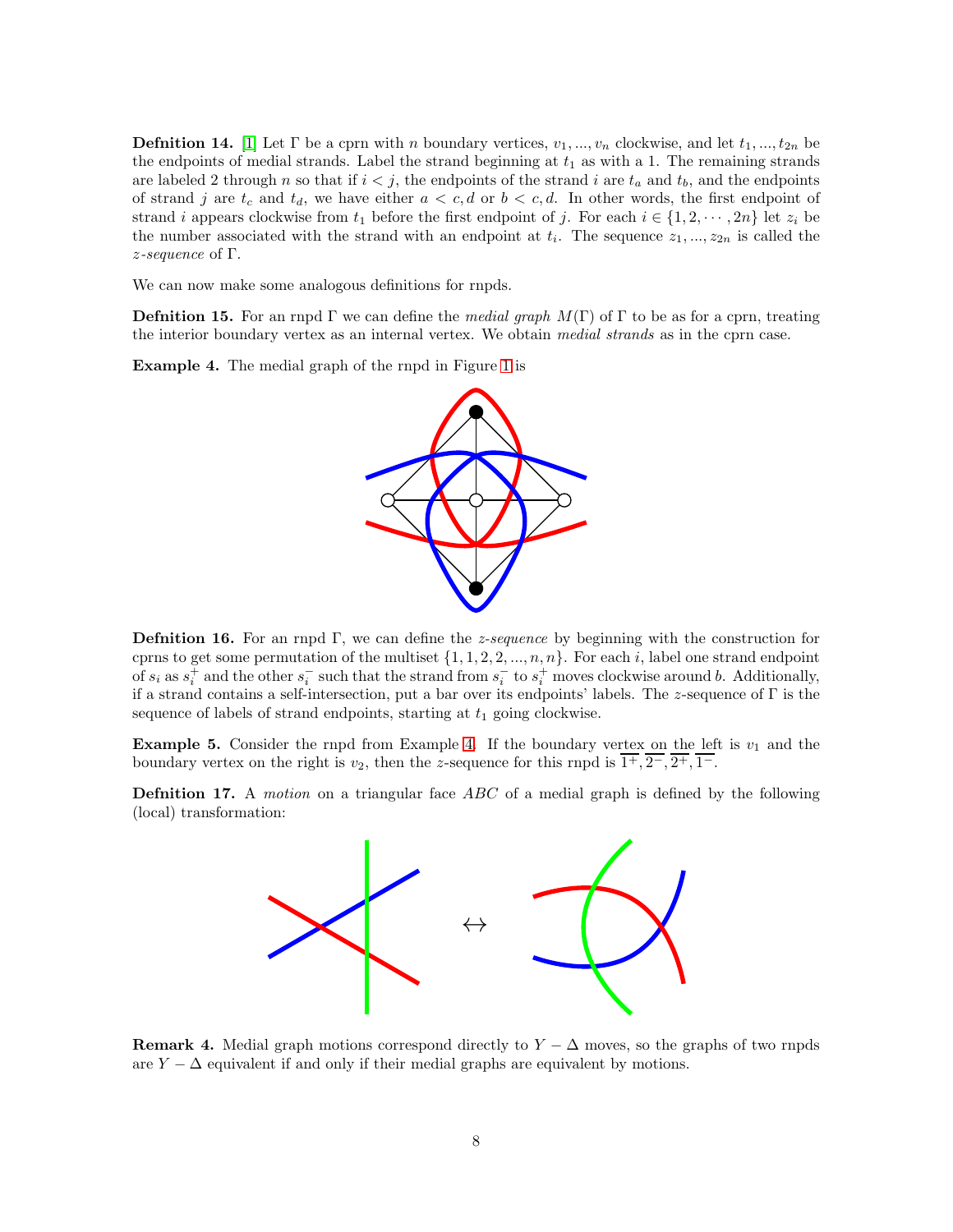**Definition 18.** Suppose  $s'$  and  $t'$  are segments of two medial strands  $s$  and  $t$  such that  $s'$  and  $t'$  both have endpoints  $a$  and  $b$ ,  $s'$  and  $t'$  do not intersect themselves or each other between  $a$  and  $b$ , and the medial edges in s and t adjacent to a and b but not on s' and t' are outside the region enclosed by s' and  $t'$ . Define a *medial lens* to be the region enclosed by  $s$  and  $t$  between  $a$  and  $b$ .

**Definition 19.** Define a *medial loop* to be the region enclosed by a medial strand segment whose endpoints are the same.

**Definition 20.** Define a *medial circle* to be a medial strand that does not have endpoints.

Example 6. In the following example medial graph, the green strand is a medial circle. It bounds two lenses with the blue strand. The red strand bounds a medial loop. The blue and red strands bound a medial lens.



With these definitions in hand, we may state the first of two main theorems of this section.

<span id="page-8-1"></span>**Theorem 4.** An rnpd is irreducible by  $Y - \Delta$  moves, series reductions, parallel reductions, pendant removal, self-edge removal, and antenna jumping if and only if the following conditions all hold:

- (a)  $M(\Gamma)$  contains no medial circles.
- (b) M(Γ) contains at most one self-intersecting strand. Furthermore, if such a strand exists, it intersects itself only once, with the loop it creates containing the interior boundary vertex.
- (c) Any two distinct medial strands of  $M(\Gamma)$  intersect at most twice. Furthermore, if two distinct medial strands intersect twice, creating a lens, the lens they create contains the interior boundary vertex.

We first prove the backwards direction.

Proof. Edges in series and parallel induce a medial lens face in the medial graph. Pendants and selfedges induce a medial loop face in the medial graph. Thus, no graph satisfying (b) and (c) can be reduced only by series reductions, parallel reductions, self-edge removal, and pendant removal. Medial circles remain medial circles under medial graph motions and antenna jumping. Similarly, medial lenses and medial loops not containing b remain medial lenses and medial loops not containing b under motions and antenna jumping. Thus, if a graph satisfies properties (a), (b), and (c), it will always satisfy the properties after  $Y - \Delta$  moves and antenna jumping, and hence will never be able to be reduced by series reductions, parallel reductions, pendant removal, or self-edge removal.  $\Box$ 

To prove the forwards direction, we require several lemmas.

<span id="page-8-0"></span>**Lemma 1.** In the medial graph of an rnpd irreducible by  $Y - \Delta$  moves, series reductions, parallel reductions, pendant removal, and self-edge removal:

- (a) Any medial lens contains the interior boundary vertex.
- (b) Any medial loop contains the interior boundary vertex.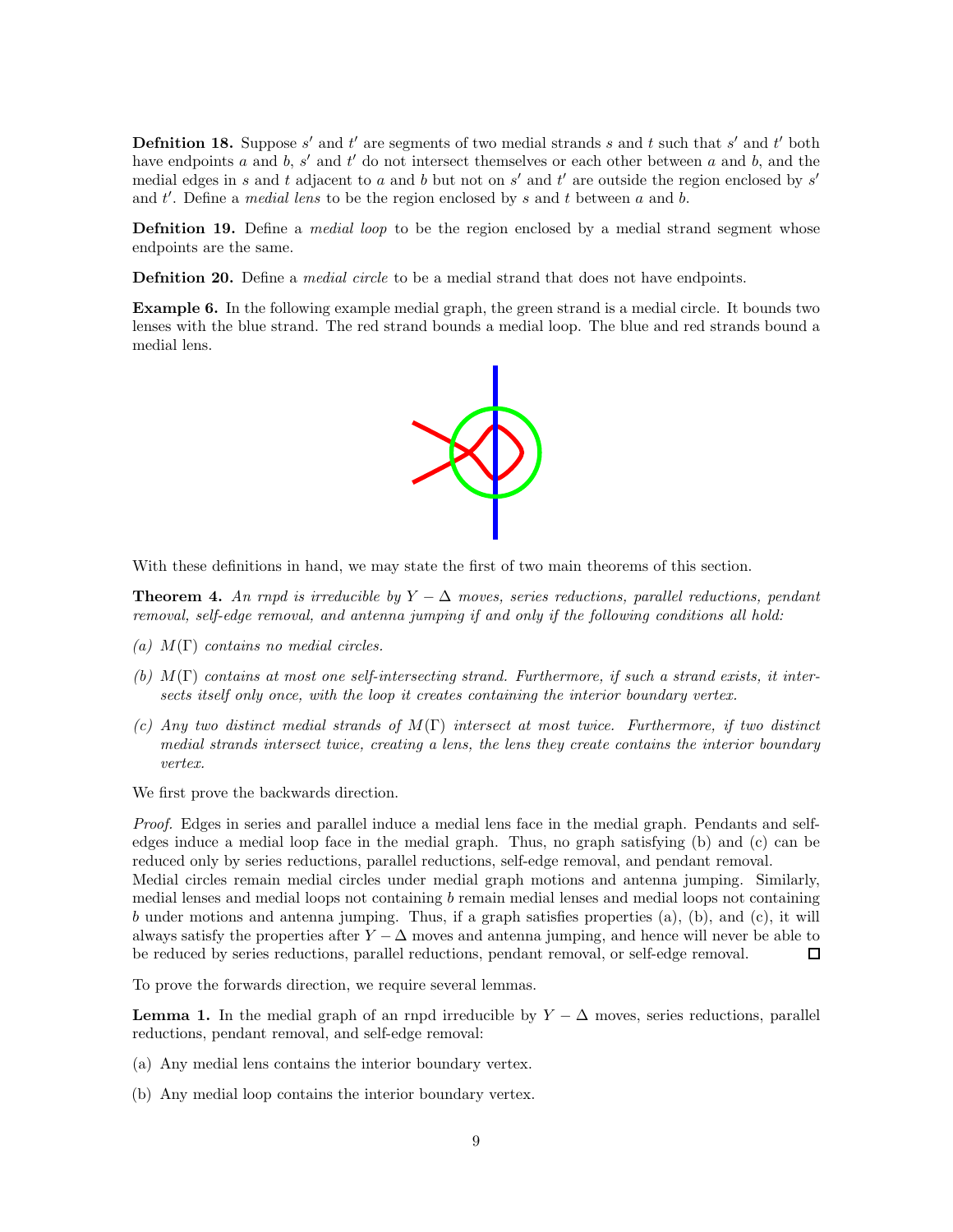(c) Any medial circle contains the interior boundary vertex.

Proof. Suppose our medial graph has a medial lens. We follow the algorithm in Lemma 6.2 of [\[1\]](#page-25-1), noting that we may still perform motions on any triangular face in the medial graph that does not contain the boundary vertex. For a lens that does not contain the boundary vertex, none of its faces contain the boundary vertex. Following the algorithm in Lemma 6.2 will never cause the lens to contain new vertices. Thus, for rnpds, any medial graph with a medial lens not containing the boundary vertex is equivalent by motions to one with a lens (still not containing the boundary vertex) as a face.

We can apply the same argument for medial loops, in which case we obtain a medial loop face, and medial circles, in which case we obtain a medial circle face.

Lens faces may be reduced by a series or parallel transformation (depending on whether a vertex is inside the lens) and medial loop faces may be reduced by pendant removal or loop removal (depending on whether a vertex is inside the loop). In both cases, we have a contradiction because our graph was reduced. Medial circle faces cannot exist.  $\Box$ 

<span id="page-9-0"></span>**Lemma 2.** Let  $p, q, r$  be pairwise-intersecting medial strands in an rnpd  $\Gamma$  irreducible by  $Y - \Delta$ moves, series reductions, parallel reductions, pendant removal, and self-edge removal. Define  $v_{qr}$  be an intersection of strands q and r and define  $v_{pr}$ , and  $v_{pq}$  similarly. Suppose that the segments of strands p, q, and r between  $v_{pr}$  and  $v_{pq}$ ,  $v_{pq}$  and  $v_{qr}$ , and  $v_{qr}$  and  $v_{qr}$  form the sides of a triangle T. That is, these strand segments do not intersect themselves or each other except for at  $v_{qr}, v_{pr}$ , and  $v_{pq}$ . If T does not contain b, then we can apply a sequence of motions on faces of  $T$  to obtain a network where T is a face of the medial graph.

*Proof.* We prove this inductively on the number of faces inside  $T$ . If  $T$  only has one face, no motions are required.

If T has more than one face, some strand s intersects the boundary of T twice. If these intersections occur on the same strand, there would be a lens inside  $T$ . Since  $T$  does not contain  $b$ , this contradicts Lemma [1.](#page-8-0) So, without loss of generality, we can assume these intersections occur on strands  $q$  and r and that the intersection points are  $v_{qs}$  and  $v_{rs}$ . Then q, r, and s enclose a region U with vertices  $v_{qr}$ ,  $v_{qs}$ , and  $v_{rs}$ . Since U is strictly inside T, U has fewer faces than T. Thus, by induction, we can perform motions so that there are no intersections inside  $U$ . These motions will not increase the number of faces in T. Next we can perform a motion to move U outside T, decreasing the number of faces in  $T$  by one. By induction, we can perform another sequence of motions to make  $T$  a face of the medial graph.  $\Box$ 

<span id="page-9-1"></span>**Lemma 3.** In an rnpd irreducible by  $Y - \Delta$  moves, series reductions, parallel reductions, pendant removal, self-edge removal, and antenna jumping with no medial circles, there exists at most one medial loop. That is, there exists at most once medial strand with a self-intersection, and if such a strand exists, it intersects itself only once.

*Proof.* For the sake of contradiction, suppose we have at least two medial loops. Let  $\ell$  be a medial loop contains no other medial loops within its interior. By the previous lemma, the interior boundary vertex  $b$  must be inside  $\ell$ .

Claim 1: We can use motions to make  $\ell$  a face in the medial graph.

Any strand segment s in  $\ell$  with boundary on  $\ell$  contains no self-intersection. Then it divides  $\ell$  into a lens and a triangle  $T$ . The lens must then contain the interior boundary vertex  $b$ , so  $T$  does not. By Lemma [2](#page-9-0) we can use motions to make  $T$  empty. These motions do not increase the number of strand segments in  $\ell$ . After we make T empty, a motion on T decreases the number of strand segments in  $\ell$ . Applying this process repeatedly, we can make  $\ell$  a face, proving Claim 1.

By Claim 1, up to electrical equivalence, we may assume  $\ell$  is a face in the medial graph. This face must correspond to the vertex b of the rnpd by part (b) of Lemma [1.](#page-8-0) Since every medial loop contains  $b$ , every medial loop contains  $\ell$ . Without loss of generality, let  $\ell'$  be such that  $\ell$  is the only loop contained in  $\ell'$ .

Claim 2: We can use motions to make  $\ell'$  contain only  $\ell$ .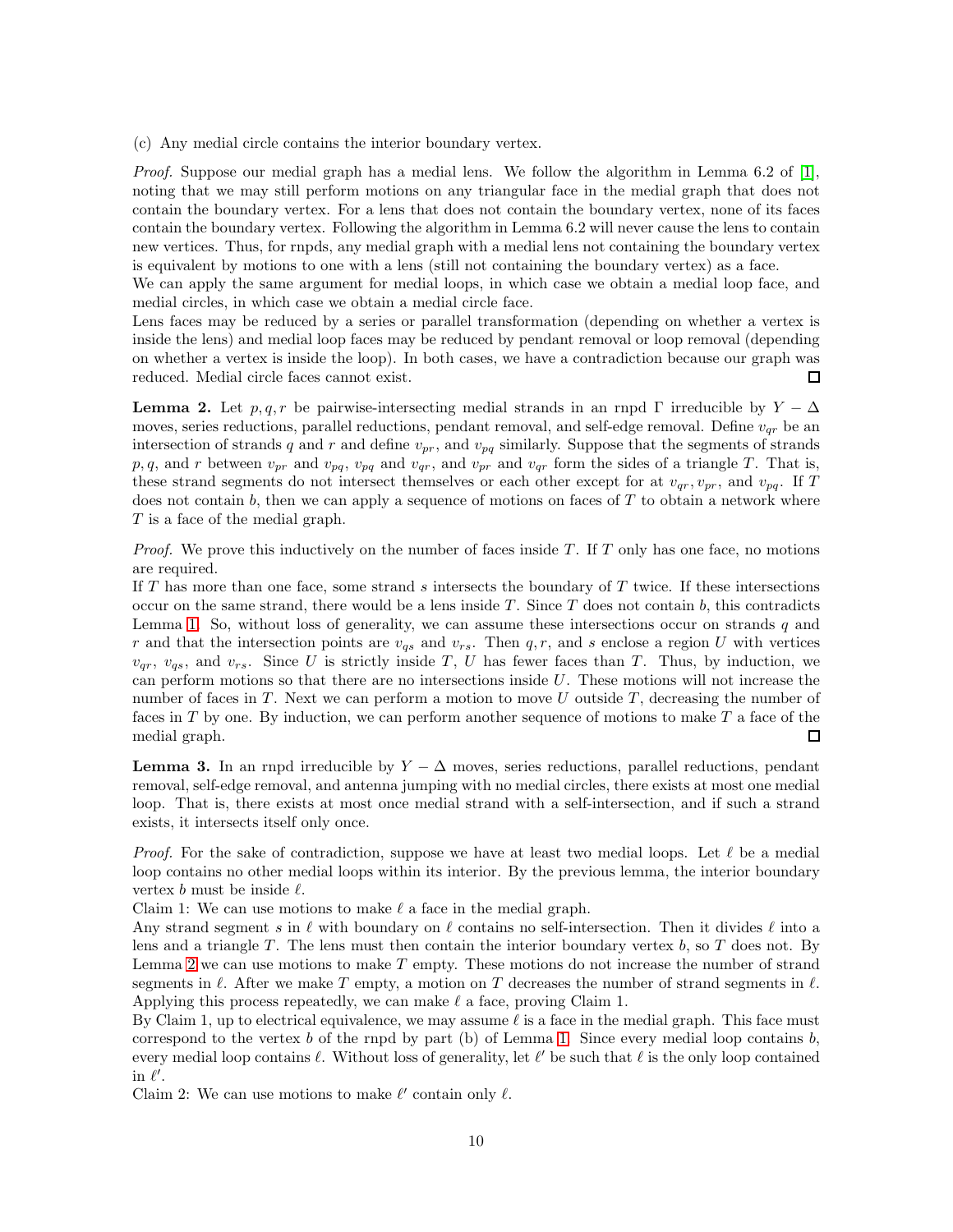Let the self-intersection of  $\ell'$  be a. As in the proof of Claim 1, any strand segment s in  $\ell'$  with endpoints  $s_1$  and  $s_2$  on  $\ell'$  contains no self-intersection. Since s cannot intersect  $\ell$  or create a lens,  $s_1$ ,  $s_2$ , and a create a triangle T that does not contain b.

By Lemma [2](#page-9-0) we can use motions to make  $T$  empty. These motions do not increase the number of strand segments in  $\ell'$ . After we make T empty, a motion on T decreases the number of strand segments in  $\ell'$ . Applying this process repeatedly, we can make  $\ell'$  contain only  $\ell$ , proving Claim 2. Now we're in one of three situations, shown below.



In cases 1A and 1B, antenna jumping yields a medial lens not containing  $b$  (note the parallel edges in 1A and the parallel edges after a  $Y - \Delta$  move in 1B). In case 2, antenna jumping yields a medial loop not containing b (note the self-edge). This is a contradiction with Lemma [1,](#page-8-0) so we have proven the lemma.  $\Box$ 

To prove the next Lemma, we need to introduce some notation.

**Defnition 21.** Let  $\Gamma$  be a graph with vertex set V. Let  $V' \subseteq V$ ,  $V''$  be all vertices in V' or adjacent to V', E' be the edges of  $\Gamma$  with both endpoints in V', and E'' be the edges of  $\Gamma$  with at least one endpoint in V'. Then the strong restriction of  $\Gamma$  to V' is  $\Gamma' = (V', E')$  and the weak restriction of  $\Gamma$  to V' is  $\Gamma'' = (V'', E'')$ . The boundary vertices of  $\Gamma'$  are  $(B \cap V') \cup \{v \in V' \mid v$  is adjacent to a vertex in  $V \setminus V'$ . The boundary vertices of  $\Gamma''$  are  $(B \cap V'') \cup (V'' \setminus V')$ .

**Remark 5.** Both the strong restriction and weak restrictions of  $\Gamma$  to  $V'$  are subgraphs of  $\Gamma$ .

Remark 6. All graphs Γ are equal to the strong restriction to their vertex set. Assuming connectedness, they are also equal to the weak restriction to their interior vertex set.

<span id="page-10-0"></span>Lemma 4. The medial graph of an irreducible rnpd does not contain any medial circles.

*Proof.* For the sake of contradiction, suppose there exists an irreducible rnpd  $\Gamma$  whose medial graph  $M(\Gamma)$  contains a medial circle c. Without loss of generality, assume c contains no medial circles in its interior. Let Γ' be the strong restriction of Γ to the vertices inside c. Then  $M(\Gamma')$  is the restriction of  $M(\Gamma)$  to medial edges strictly contained in c. Note that  $M(\Gamma')$  contains no medial circles and at most one medial loop. We consider several disjoint cases:

Case 1: The medial circle c contains no self-intersection.

If a strand segment inside  $c$  does not have a self-intersection, then the strand creates a two lenses with c. Only one of those lenses can contain the boundary vertex, so by Lemma 2 we find  $\Gamma$  is not reduced. This is a contradiction, so every strand segment inside  $c$  with endpoints on  $c$  contains a self-intersection.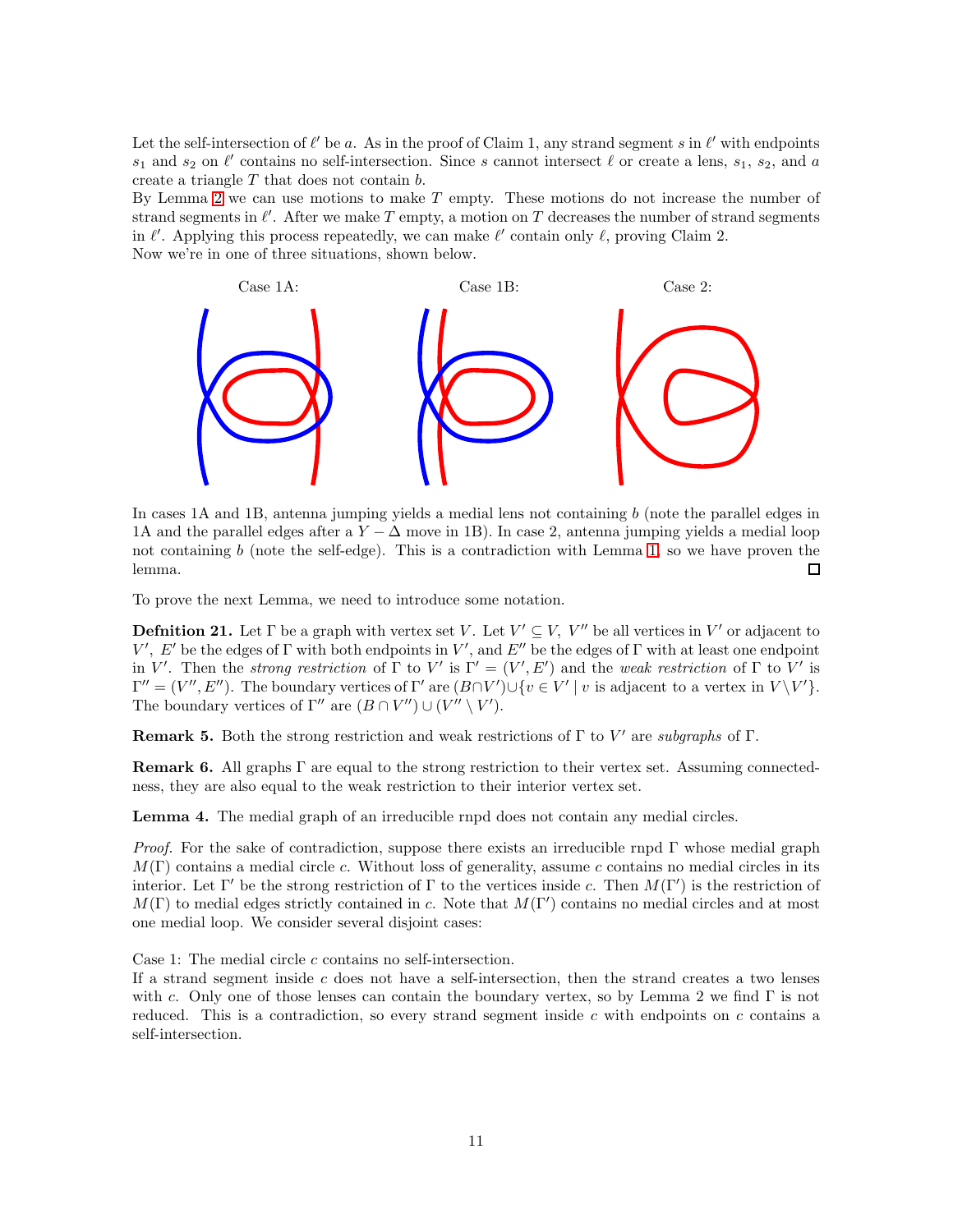Since  $M(\Gamma')$  contains at most one medial loop, c contains at most one strand segment. The graph is connected, so  $c$  can't be empty. The medial graph containing only  $c$  and a medial loop as segments is shown below.



This is not a possible configuration as its network is reducible.

Case 2: The medial circle  $c$  contains exactly one self-intersection.

The medial circle c cannot form a figure-eight, as that creates two disjoint loops. Thus it must have the following form:



Just as in case 1, any strand segment inside  $c$  without self-intersections creates a lens not containing  $b$ . From earlier, c can strictly contain at most one medial loop which can be its only strand. This yields three configurations up to motions for strands in  $c$ :



The first two are reducible. The third can't exist, as the medial graph of a connected graph is connected and c is not the full medial graph of any rnpd.

Case 3: The medial circle  $c$  contains at least two self-intersections.

Let  $p$  be a point on  $c$ . Then without loss of generality, moving along the to reach the first intersection  $e_1$  of the strand segment, we create a counterclockwise loop. This must contain b. Then, continuing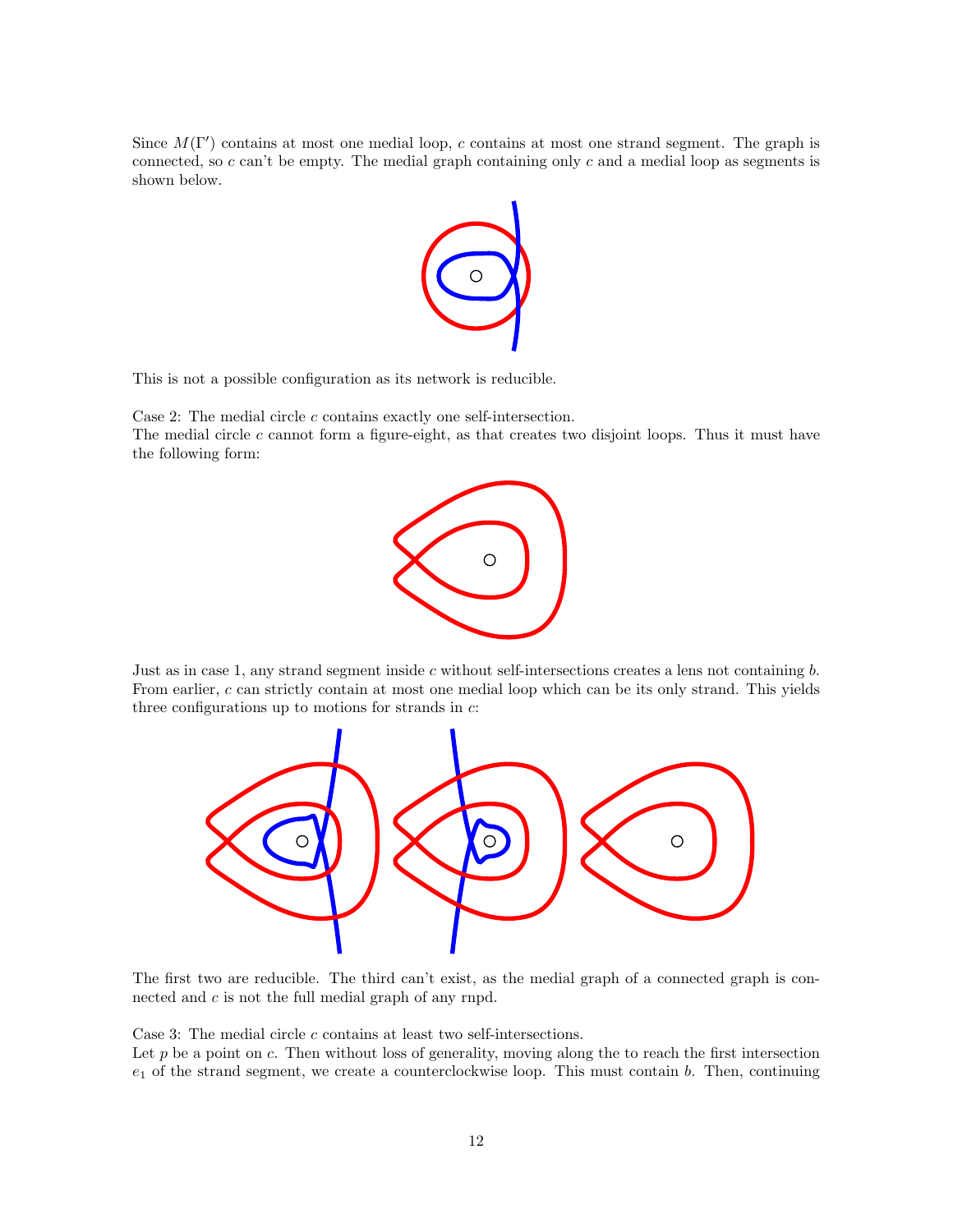along c to the second intersection  $e_2$  we cannot go clockwise, as that creates a lens not containing b. Thus we must go counterclockwise, and a segment of c mus look as below.



Now, let  $\ell$  be the shown strand segment of c. Then any not-self-intersecting strand segment s in  $\ell$ intersecting the boundary of  $\ell$  at endpoints  $s_1$  and  $s_2$  either creates a lens with  $\ell$  not containing b or a triangle T with  $s_1$ ,  $s_2$ , and  $e_2$ . The first case is reducible. In the second we may apply motions on regions in  $T$  to make  $T$  empty. Then a motion inside  $T$  decreases the number of strand segments intersecting  $\ell$ . Thus, we may assume every strand segment s in  $\ell$  contains a self-intersection.

Since the loop with self-intersecting vertex  $e_1$  is strictly contained in c, no other loops strictly in c exist. Thus, no strands may intersect  $\ell$ . But this is then reducible.  $\Box$ 

<span id="page-12-0"></span>**Lemma 5.** In an rnpd irreducible by  $Y - \Delta$  moves, pendant removal, self-edge removal, parallel reductions, series reductions, and antenna jumping, any two medial strands intersect at most twice.

*Proof.* Assume for contradiction we have two medial strands p and q that intersect (at least) three times. Without loss of generality, assume  $p$  contains no self-intersection. As we move along  $q$  let our three intersections be  $v_1$ ,  $v_2$ , and  $v_3$ . Then p and q form two lenses - one with endpoints  $v_1$  and  $v_2$ , and one with endpoints  $v_2$  and  $v_3$ . Since these lie on opposite sides of p, they have disjoint interiors. Thus at least one medial lens does not contain the interior boundary vertex, a contradiction.  $\Box$ 

With this series of lemmas, we can now prove Theorem [4.](#page-8-1)

*Proof.* Let  $\Gamma$  be an rnpd irreducible by our moves. Part (a) holds by Lemma [4.](#page-10-0) Part (a) and Lemma [3](#page-9-1) imply that  $M(\Gamma)$  contains at most one medial loop. By Lemma [1,](#page-8-0) if there is a medial loop, then it must contain the interior boundary vertex. This proves part (b) of the theorem. Finally, by Lemma [5,](#page-12-0) any two distinct strands of  $m(\Gamma)$  intersect at most twice. Lemma [1](#page-8-0) tells us that any two strands that do intersect twice must contain the interior boundary vertex in the lens they create, so we have proven part (c) or the theorem.  $\Box$ 

Conjecture 2. A graph is irreducible by  $Y - \Delta$  moves, pendant removal, self-edge removal, parallel reductions, series reductions, antenna jumping, and antenna absorption if and only if it has three medial strands which pairwise intersect twice, there is a medial strand that self-intersects, and it is irreducible by  $Y - \Delta$  moves, pendant removal, self-edge removal, parallel reductions, series reductions, and antenna jumping.

<span id="page-12-1"></span>**Theorem 5.** Two rnpds irreducible by  $Y - \Delta$  moves, pendant removal, self-edge removal, parallel reductions, series reductions, and antenna jumping have the same z-sequence if and only if their graphs related by  $Y - \Delta$  moves.

Proof. Note that motions don't change the relative order of strand endpoints, or whether strands go around the interior boundary vertex clockwise or counterclockwise, so the z-sequence is preserved by motions and thus  $Y - \Delta$  moves.

For the other direction, we induct on the number of strands. If only one strand exists, the theorem holds trivially.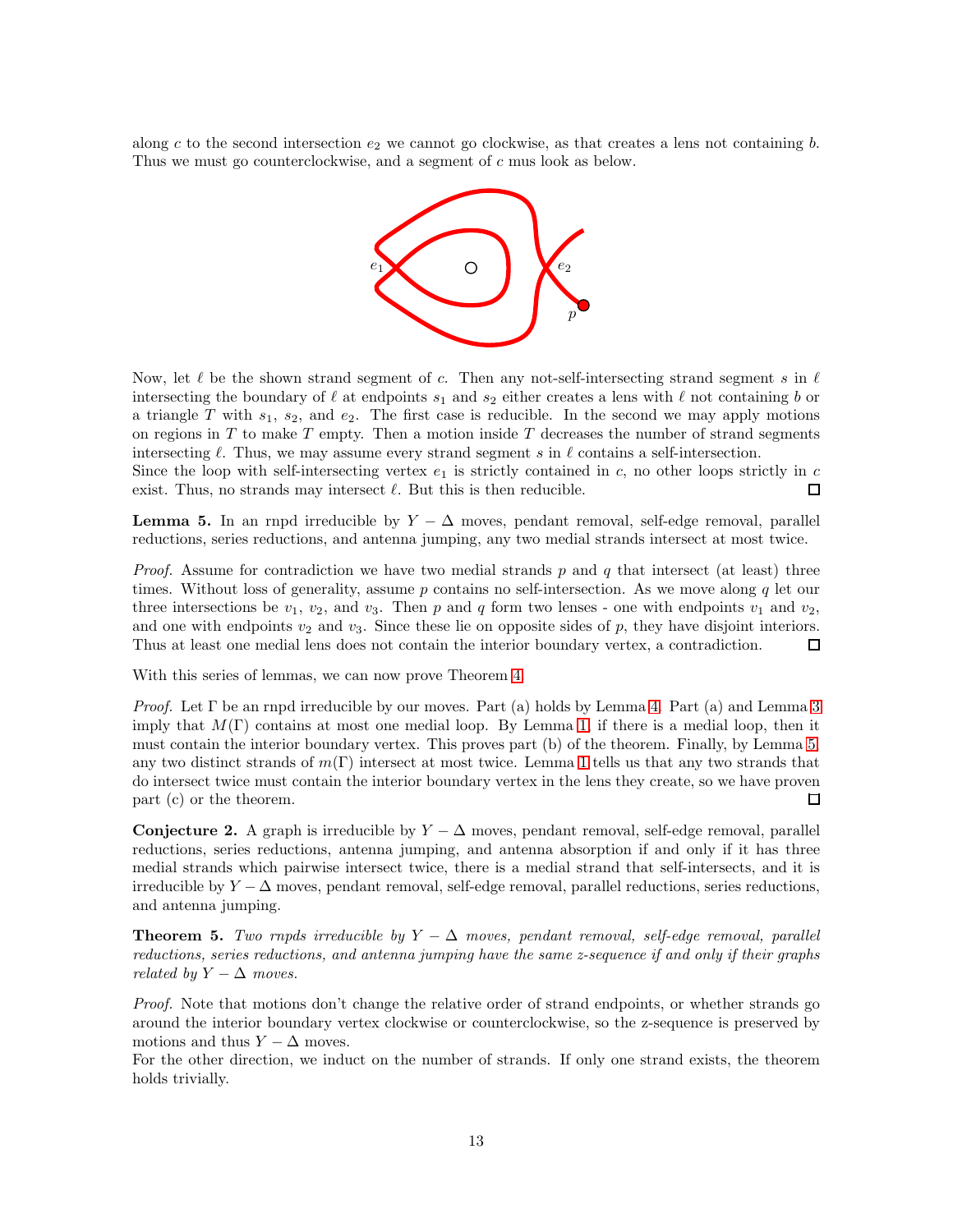Suppose we have we have two rnpds  $\Gamma$  and  $\Gamma'$  with multiple strands and the same z-sequence. Each strand in Γ which does not intersect itself divides Γ into two regions. For strand i without a selfintersection, call the region which does not contain the boundary vertex  $\Gamma_{i,1}$ , and the other  $\Gamma_{i,2}$ . Choose s such that  $\Gamma_{s,1}$  contains the fewest possible number of regions. We can define  $\Gamma'_{s,1}$ , and  $\Gamma'_{s,2}$ as we did for Γ. Since we chose s where  $\Gamma_{s,1}$  is minimal, every strand in region  $\Gamma_{s,1}$  intersects s.

Let G be the graph we obtain when we perform  $Y - \Delta$  moves on  $\Gamma$  to minimize the number of regions on the side of strand s not containing the interior boundary vertex. Define  $G_1$  and  $G_2$  as the regions partitioned by strand s in G where  $G_1$  is the side corresponding to  $\Gamma_{s,1}$ . Define  $G'$ ,  $G'_1$ , and  $G'_2$ similarly from Γ'.

We claim that  $G_1$  contains no medial strand intersections. Suppose for contradiction that p and q are strand segments that lie within  $G_1$  and intersect at  $v_0$  in  $G_1$ . Let the endpoint of p on s' be  $v_1$ . Let the endpoint of q on s' be  $v_2$ . Let the triangle formed by  $v_0$ ,  $v_1$ , and  $v_2$  be T. By motions on triangular faces in T, we may make T empty without increasing the number of regions in  $G_1$ . Then, a motion on T moves T to  $G_2$ , decreasing the number of regions in  $G_1$  by one, a contradiction. Similarly,  $G'_1$ contains no medial strand intersections.

Furthermore, G strongly restricted to vertices in  $G_2$  is an irreducible graph whose z-sequence may be computed from from the z-sequence of  $G$  by deleting strand  $s$  and relabeling the remaining strands. Since we may determine from the z-sequence of  $G'$  which strand segments of  $G'$  intersect s,  $G$  weakly restricted to vertices  $G_1$  and  $G'$  weakly restricted to vertices in  $G'_1$  are isomorphic graphs. As above,  $G'$  strongly restricted to  $G'_2$  is a graph irreducible by  $Y - \Delta$  moves, pendant removal, self-edge removal, parallel reductions, series reductions, and antenna jumping whose z-sequence may be computed from from the z-sequence of  $\Gamma'$  by deleting strand s and relabeling the remaining strands. Then  $G_2$  and  $G'_2$ have the same z-sequence. By the inductive hypothesis,  $G_2$  and  $G'_2$  are  $Y - \Delta$  equivalent. This means G and G', and therefore  $\Gamma$  and  $\Gamma'$ , are  $Y - \Delta$  equivalent as well. Ш

#### 5 Conditional Local Moves and Spider Graphs

#### 5.1 Spider Graphs

**Defnition 22.** The *standard graphs*, denoted by  $\Sigma_n$  for  $n \geq 2$ , are certain critical cprns with z-sequence  $1, 2, \ldots, n, 1, 2, \ldots, n$ . See Section 7 of [\[1\]](#page-25-1) for a detailed construction.

In [\[2\]](#page-25-0), it was shown that each  $\Sigma_{4m+3}$  is recoverable. An algorithm that transforms any critical cprn into some  $\Sigma_{4m+3}$  was introduced in [\[1\]](#page-25-1) and was central to the proof that critical cprns are recoverable. We define a family of cprns that are electrically equivalent to standard graphs. These graphs will be called 4-periodic graphs. To do this, we'll first need to define some special types of edges.

**Defnition 23.** An edge is a *boundary edge* if it connects two boundary vertices. An edge is a *boundary* spike if it is connected to a boundary vertex of degree 1.

We will denote the 4-periodic graphs as  $\Pi_n$  for  $n \geq 3$ . The construction is as follows: For  $n \geq 3$ , we start with an n-gon whcich we will consider to be layer 1. Then we extend our polygon to have exactly  $\lfloor \frac{n+1}{4} \rfloor$  layers, where each layer is a concentric *n*-gon connected to the *n*-gon from the previous layer by n edges between respective vertices (see Fig. 1). For  $n \equiv 3 \mod 4$  we will have  $\frac{n+1}{4}$  layers. For  $n \equiv 0 \mod 4$  we will have  $\frac{n}{4}$  layers and add  $\frac{n}{2}$  consecutive boundary spikes. For  $n \equiv 1 \mod 4$ , we will have  $\frac{n-1}{4}$  layers and add all n boundary spikes. For  $n \equiv 2 \mod 4$ , we will have  $\frac{n-2}{4}$  layers, add all n boundary spikes, and then connect  $\frac{n}{2}$  consecutive boundary vertices. In each case, we let all outermost vertices be boundary vertices (see Figure [2\)](#page-14-0).

**Definition 24.** In  $\Pi_n$  for n even, we can see that as we go around the boundary of the disk, we have a set of boundary vertices with boundary spikes and then a set of boundary vertices connected by boundary edges. Let the first and last of the boundary vertices connected by boundary edges be  $v$  and w. For  $n \equiv 0 \mod 4$ , each of these vertices is of degree 2. We will refer to the edges connected to v and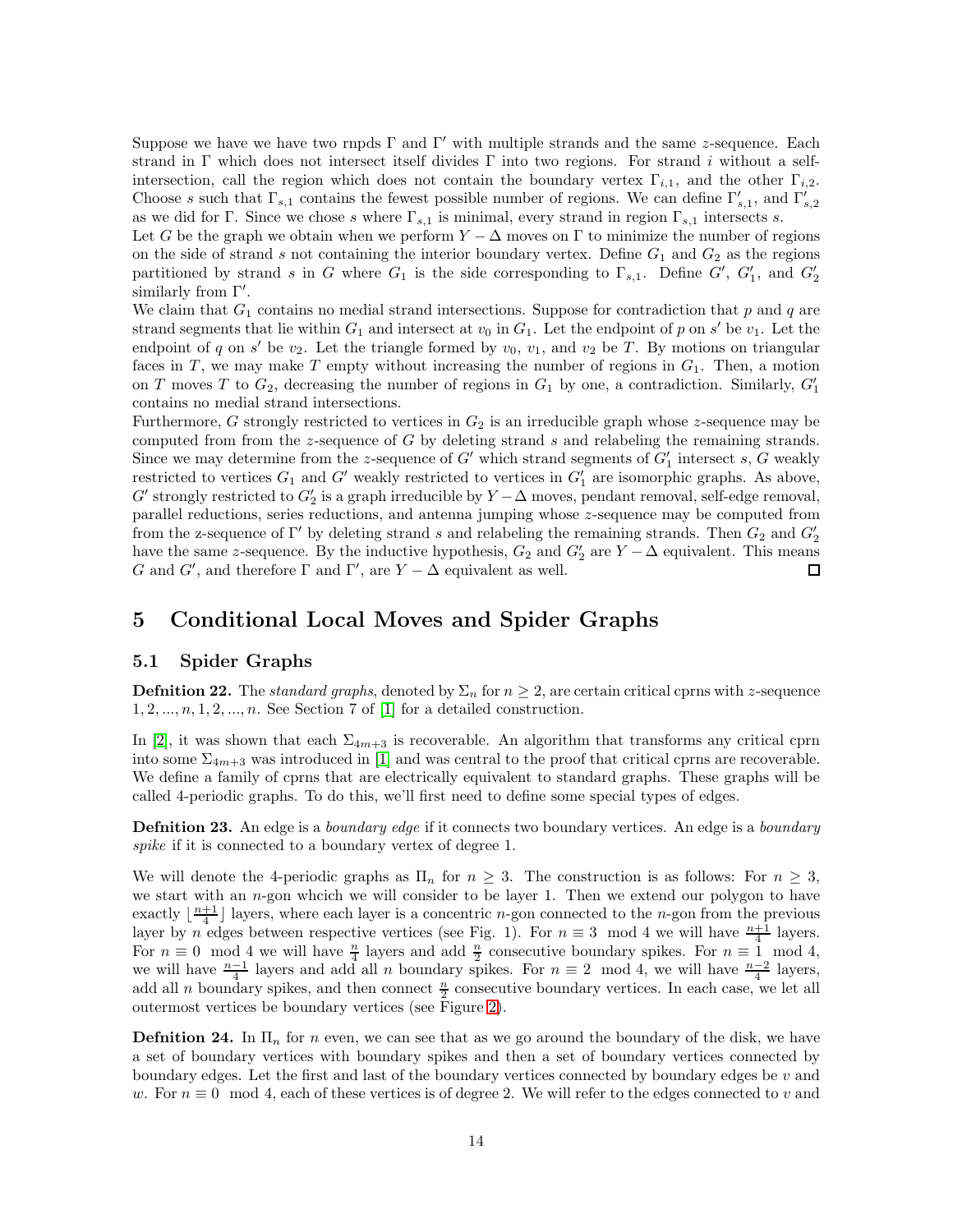

<span id="page-14-0"></span>Figure 2: The first six 4-periodic cprns,  $\Pi_n$  for  $3 \leq n \leq 8$ .

w that are not boundary edges as *boundary pseudo-spikes*. For  $n \equiv 2 \mod 4$ , each of these vertices is of degree 3. The vertices have a boundary edge, an edge going inward, and an edge connected to an internal vertex that is connected to a boundary spike. We will refer to the last of these edges as a pseudo-boundary edge.

<span id="page-14-1"></span>**Lemma 6.** Let  $\Pi_n$  be a 4-periodic graph and let  $\ell$  be the number of layers in this graph. Let s be a medial strand in  $\Pi_n$  with endpoints  $s_1$  and  $s_2$  such that the center face of the graph is to the right of the strand when going from  $s_1$  to  $s_2$ . Then the number of strand endpoints between  $s_1$  and  $s_2$  to the left of the strand is:

- 1.  $4\ell 2$  if  $n \equiv 3 \mod 4$ .
- 2.  $4\ell 1$  if  $n \equiv 0 \mod 4$ .
- 3. 4 $\ell$  if  $n \equiv 1 \mod 4$ .
- 4.  $4\ell + 1$  if  $n \equiv 2 \mod 4$ .

*Proof.* Suppose the lemma is true for case (3) for a graph with  $\ell - 1$  layers. This means that given any strand s, the number of strand endpoints between  $s_1$  and  $s_2$  is  $4\ell-4$  in such a graph. Choose any strand s. This strand partitions the graph into two pieces. One of these pieces contains most of the center face. Add extra vertices and edges to the graph so that the graph still has  $\ell - 1$  layers, but the underlying polygon now has 4 more sides. We will assume without loss of generality that these vertices and edges are added in the piece of the graph that contains most of the center face. This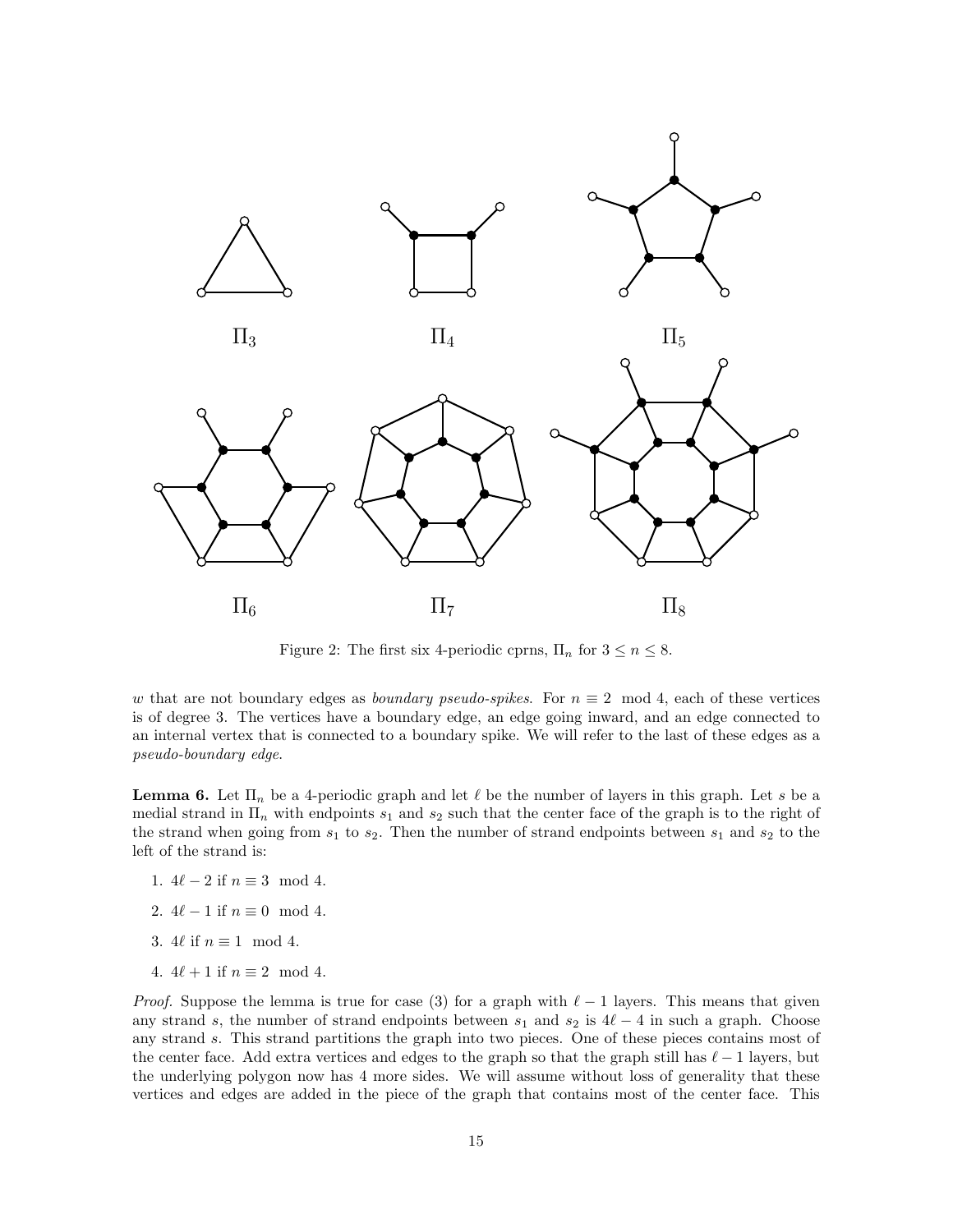

Figure 3: Types of edges in  $\Pi_4, \Pi_6$ , and  $\Pi_8$ . Boundary edges appear in purple, boundary spikes in pink, pseudo-boundary edges in light blue, and boundary pseudo-spikes in orange.

means it won't affect s at all. Now we add a layer to get to the next graph that falls under case (3). We can observe that adding the layer forces us to have two extra sides of the polygon between  $s_1$  and  $s_2$ , which corresponds to exactly 4 extra strand endpoints (see Figure [4\)](#page-15-0). Thus, the number of strand endpoints between  $s_1$  and  $s_2$  is  $4\ell-4+4=4\ell$ , as desired, and we have proven case (3) of the lemma. The proof for case (1) is similar.



<span id="page-15-0"></span>Figure 4: Adding a layer adds two extra boundary spikes between strand endpoints.

Now suppose that  $n \equiv 0 \mod 4$ . We claim that each strand must have one end crossing a boundary spike and the other end crossing an boundary edge or pseudo-boundary edge. To prove this, suppose for contradiction that the strand s starts by crosses a boundary spike on both ends (the other case is similar). Then the strand looks exactly like a strand from case (3) and there must be 4ℓ strand endpoints between  $s_1$  and  $s_2$  to the left. This means that there are at least  $\frac{4\ell-2}{2}+2$  boundary spikes in the graph  $(4\ell-2)$  internal strands and 2 spikes that S crosses). Since  $n \equiv 0 \mod 4$ , we get the following relation:

$$
\frac{4\ell-2}{2} + 2 = 2\ell + 1 = 2\left\lfloor \frac{n+1}{4} \right\rfloor + 1 = 2 \cdot \frac{n}{4} + 1 = \frac{n+2}{2} > \frac{n}{2}
$$

This is a contradiction, since the number of boundary spikes in such graphs is exactly  $\frac{n}{2}$ . Now we will prove that in any such graph, any strand that has one end crossing a boundary spike and one end crossing a boundary edge or pseudo-boundary edge has exactly  $2\ell - 1$  strand endpoints between its endpoints. Assume that the lemma holds for a graph with  $\ell-1$  layers. Let s be a strand in the graph. We can increase the size of the polygons in each layer as we did for the proof of case (3) without affecting s. Again, adding a layer adds exactly two sides of the polygon between  $s_1$  and  $s_2$ ,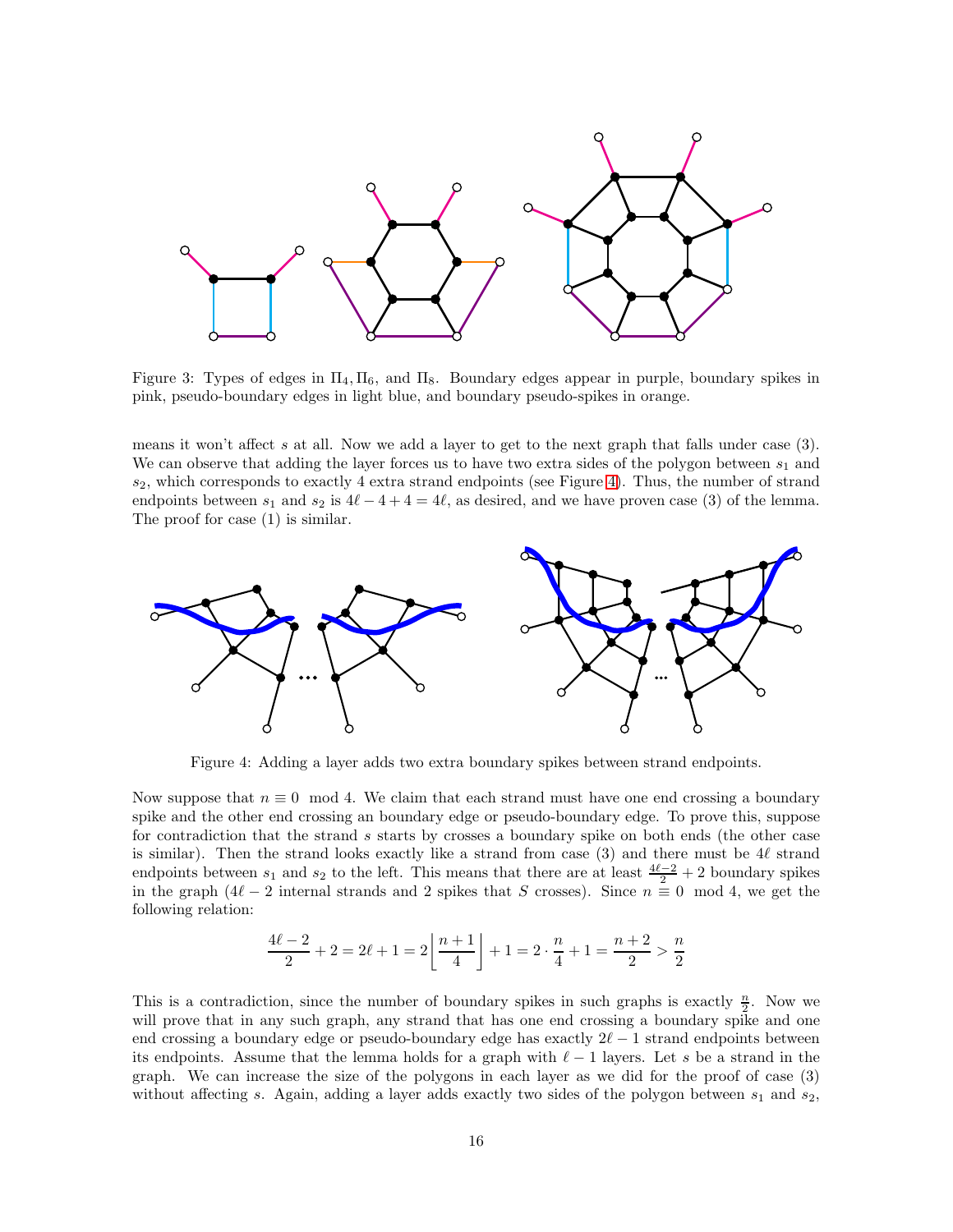and consequently 4 more strand endpoints. The proof for case (4) is similar, where we use boundary edges instead of boundary spikes and boundary spikes and boundary pseudo-spikes instead of boundary edges and pseudo-boundary edges.

 $\Box$ 

#### **Corollary 1.** For  $n \geq 3$ ,  $\Pi_n$  is electrically equivalent to  $\Sigma_n$ .

*Proof.* Let  $n \equiv 1 \mod 4$ . We first note that the number of medial strands in  $\Pi_n$  is n. Also, the number of endpoints is  $2n$ , as every boundary vertex corresponds to exactly two endpoints. Take any strand s with endpoints  $s_1, s_2$ . By Lemma [6,](#page-14-1) we know that the number of strands between  $s_1$  and  $s_2$  is 4 $\ell$  on one side. Since  $n \equiv 1 \mod 4$ , we know that  $4\ell = 4\lfloor \frac{n+1}{4} \rfloor = 4 \cdot \frac{n-1}{4} = n-1$ , so there are  $n-1$  strand endpoints between  $s_1$  and  $s_2$ . Since there are  $2n-2$  endpoints other than  $s_1$  and  $s_2$ , it follows that the number of endpoints between  $s_1$  and  $s_2$  on the other side is also  $n-1$ . Since s was an arbitrary strand, the graph has the same z-sequence as the standard graph. Also note that the medial graph is lenseless. This means  $\Pi_n$  is electrically equivalent to  $\Sigma_n$ . The cases when  $n \equiv 2$ mod 4,  $n \equiv 3 \mod 4$ , and  $n \equiv 0 \mod 4$  are similar.  $\Box$ 

**Defnition 25.** A *spider graph*,  $\Xi_n$ , is defined for each  $n \geq 3$ .  $\Xi_n$  is constructed by placing a boundary vertex inside the center face of  $\Pi_n$ , and connecting it to each vertex on the boundary of that face.



Figure 5: The first six spider graphs,  $\Xi_n$  for  $3 \leq n \leq 8$ .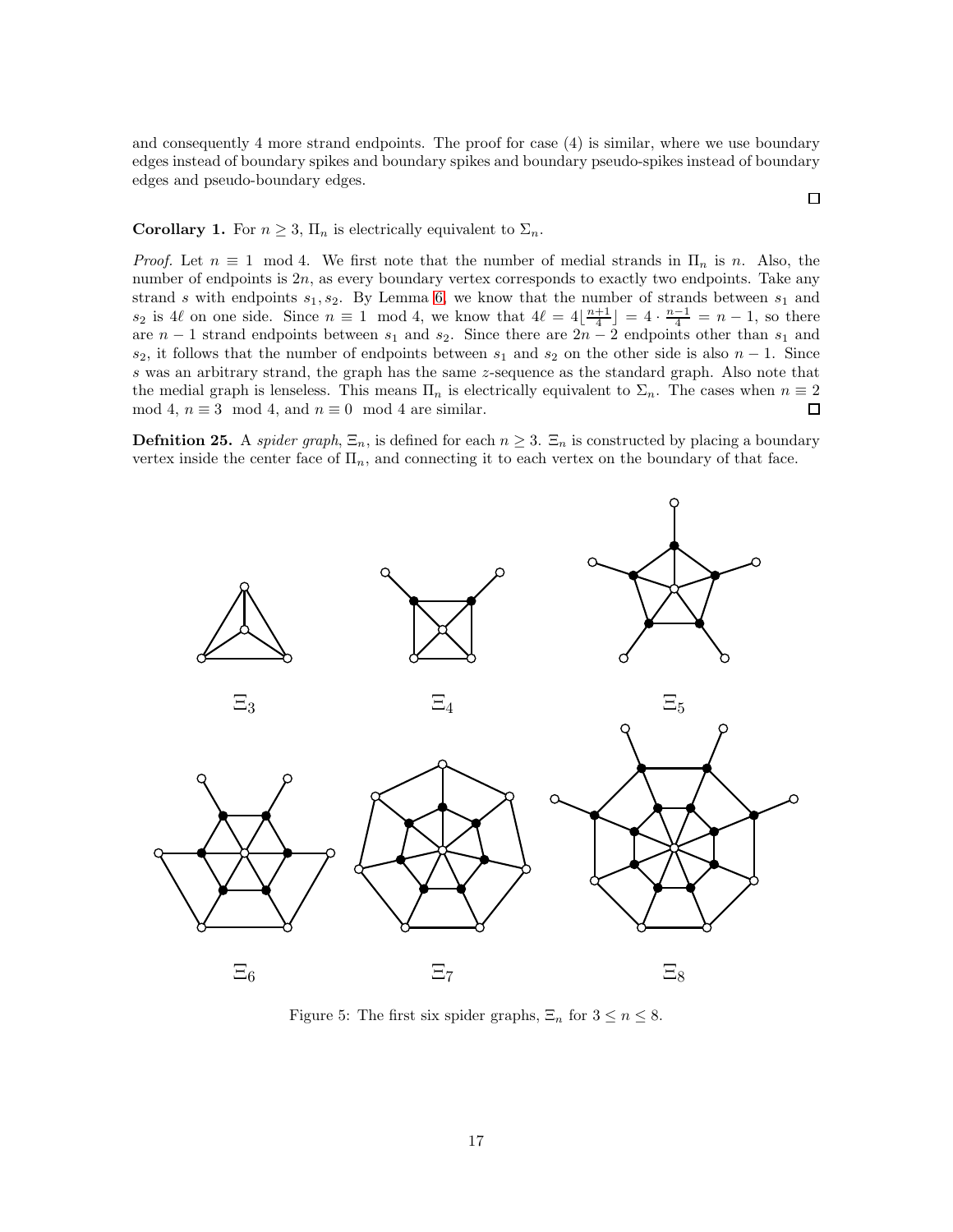#### 5.2 Conditional Local Moves

In addition to the 7 local moves described in section 3, there are also *conditional local moves* we can perform on rnpds. These are similar to the local moves in that they do not change the response matrix, but the formulas are not subtraction free. Thus, we can only perform the conditional local moves as long as they do not give us any negative conductances.

We have the following conditional local moves (see Appendix [A](#page-20-0) for formulas):

• Triangle Conditional Local Move



• Square Conditional Local Move



• Pentagon Conditional Local Move



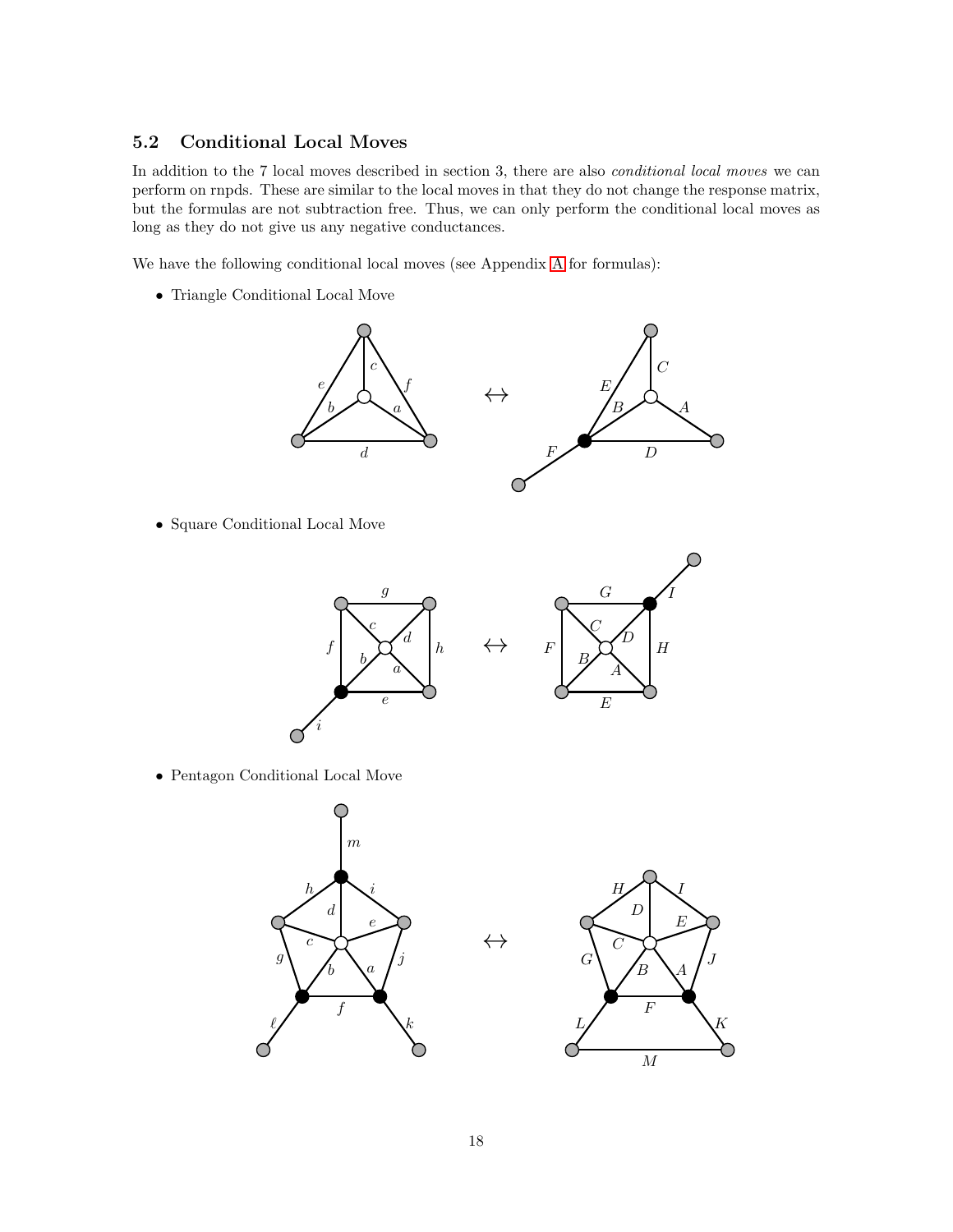Conjecture 3. We conjecture a hexagon conditional local move as well:



We have conjectural formulas for this move (see Appendix [A\)](#page-20-0). We were able to check that these formulas preserve every entry of the response matrix except for the entry in the row and column corresponding to the interior boundary vertex. The computations were too large to check for this entry. However, we did check that the response matrices were the same for several choices of values for the variables in one of the networks.

Conjecture 4. Notice that each of the conditional local moves listed above is a move on a subgraph of  $\Pi_n$ . We conjecture that there exists a conditional local move for each  $n \geq 3$  where applying the local move on  $\Pi_n$  does the following:

- For  $n \equiv 3 \mod 4$ , we change a boundary edge from the outermost layer into a boundary spike on the opposite side of the graph.
- For  $n \equiv 0 \mod 4$ , we change a boundary spike from the outermost partial layer into a boundary spike on the opposite side of the graph.
- For  $n \equiv 1 \mod 4$ , we change a boundary spike from the outermost partial layer into a boundary edge on the opposite side of the graph.
- For  $n \equiv 2 \mod 4$ , we change a boundary edge from the outermost partial layer into a boundary edge on the opposite side of the graph.

It also seems that the formulas for these moves have a combinatorial interpretation in terms of groves or a grove-like structure (see [\[7\]](#page-25-5)). For example the numerator in the formula for  $G, H$ , and I in the pentagon conditional local move is a sum of groves.

# 6 Recoverability Conditions

#### 6.1 Recoverable Rnpds from Critical Cprns

<span id="page-18-0"></span>**Lemma 7** (Lemma 11.3 from [\[1\]](#page-25-1)). Let  $\Gamma$  be a critical cprn. Then  $\Gamma$  has a boundary edge or a boundary spike.

<span id="page-18-1"></span>**Lemma 8** (Lemma 11.1 from [\[1\]](#page-25-1)). Let  $\Gamma$  be a critical cprn. Then  $\Gamma$  remains critical after deleting a boundary edge.

<span id="page-18-2"></span>**Lemma 9** (Lemma 11.2 from [\[1\]](#page-25-1)). Let Γ be a critical cprn. Then Γ remains critical after contracting a boundary spike.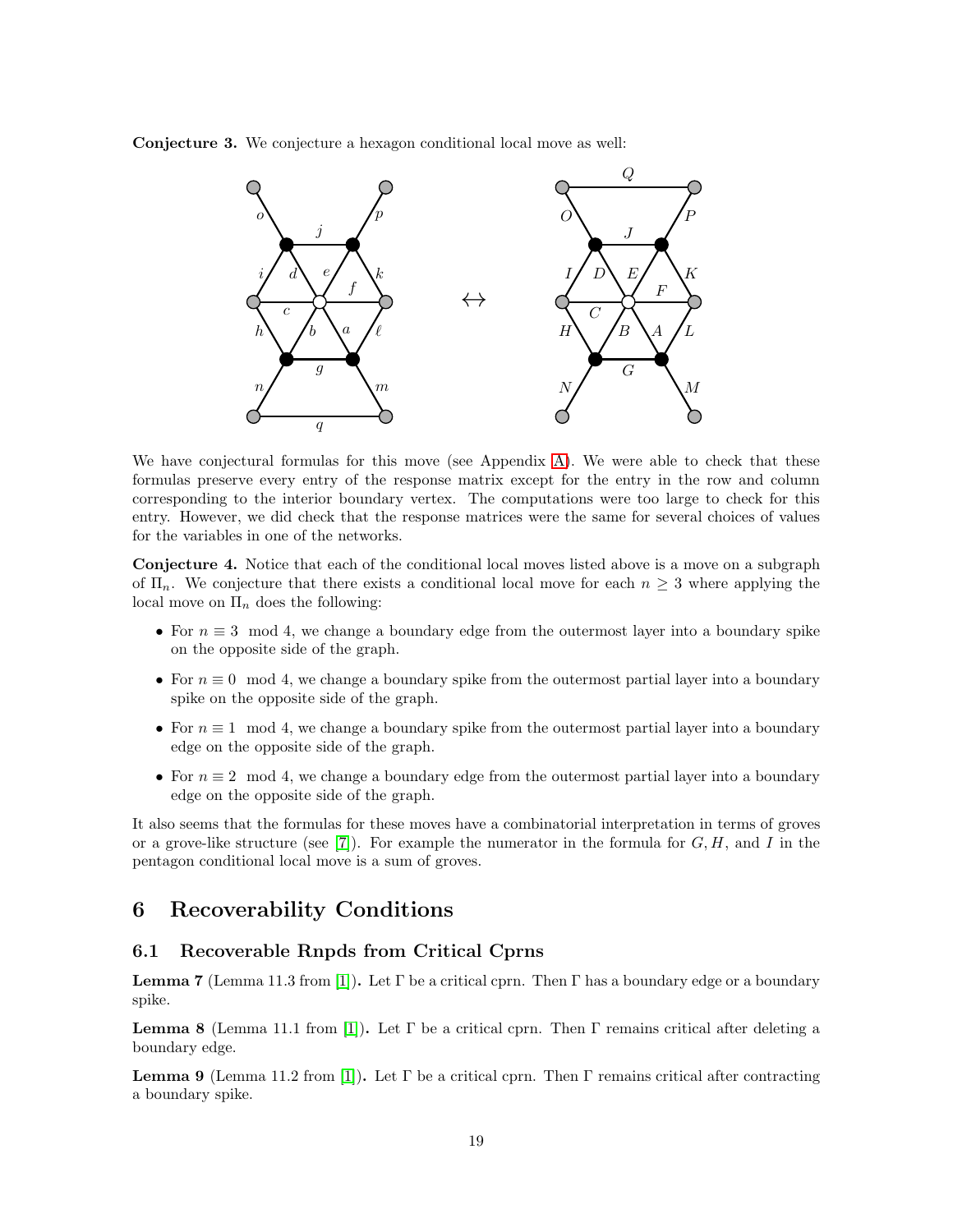<span id="page-19-0"></span>**Lemma 10.** Let  $\Gamma$  be an rnpd with interior boundary vertex b, and let e be a boundary edge or a boundary spike. If deleting or contracting  $e = pq$  breaks some connection  $(P,Q)$  s.t.  $b \notin P \cup Q$ , then we can derive the conductance of  $e$  from  $\Lambda(\Gamma)$ .

Proof. Corollaries 4.3 and 4.4 of [\[1\]](#page-25-1) prove this for the cprn case. However, this remains true for rndps if we restrict  $P$  and  $Q$  to not include the interior boundary vertex.  $\Box$ 

**Defnition 26.** A *star graph* is a central boundary vertex with only boundary spikes or pendants attached. Inserting a star graph into a face of a graph means adding a boundary vertex inside the face and connecting it to any number of vertices on the face.

Example 7. Consider the following graph:



One way to insert a star graph into the upper face is illustrated below:



**Theorem 6.** Assume  $\Gamma$  is a critical cprn. If  $\Gamma'$  be the rnpd obtained from inserting a star graph into any face of  $\Gamma$ , then  $\Gamma'$  is recoverable.

Proof. Let  $\Gamma' = (V, E)$  and  $S = (V_S, E_S)$  be the star graph that was inserted into  $\Gamma$  to obtain  $\Gamma'$ . Assume we are given  $\Lambda(\Gamma')$ . First, note that  $(V \setminus \{b\}, E \setminus E_S) = \Gamma$ , which is known to be critical. So, by Lemma [7,](#page-18-0) we always have a boundary edge or boundary spike with which to begin the following process. First, pick a boundary edge or boundary spike, e, to delete or contract. Notice that deleting or contracting e must break a connection  $(P,Q)$  in  $\Gamma$  by the definition of critical. Since paths in connections cannot pass through other boundary vertices, adding back in S does not repair the broken connection, and  $(P,Q)$  is broken in Γ'. Thus, by Lemma [10,](#page-19-0) we know the conductance of e. Knowing this allows us to derive the response matrix of the graph after contracting or deleting e, which we will call Γ'' (see section 8 of [\[1\]](#page-25-1)). Now, by Lemmas [8](#page-18-1) and [9,](#page-18-2) our Γ'' without S is still critical. Then, we can continue this process, deleting and contracting boundary edges and spikes one by one, until we are left with S. In other words, we will eventually know the conductance of every edge in  $\Gamma'$  except for those in  $G$ , but will know the response matrix of  $G$ . However, at that point,  $S$  will be a cprn with only boundary vertices, and hence its response matrix is exactly its Kirchhoff matrix. Therefore, Γ′ is recoverable. П

Example 8. Note the  $\Xi_n$  is  $\Pi_n$  with a star graph inserted into a face. So, all the spider graphs are recoverable.

Example 9. By Theorem [5,](#page-12-1) all irreducible graphs that have the same z-sequence as a spider graph are recoverable.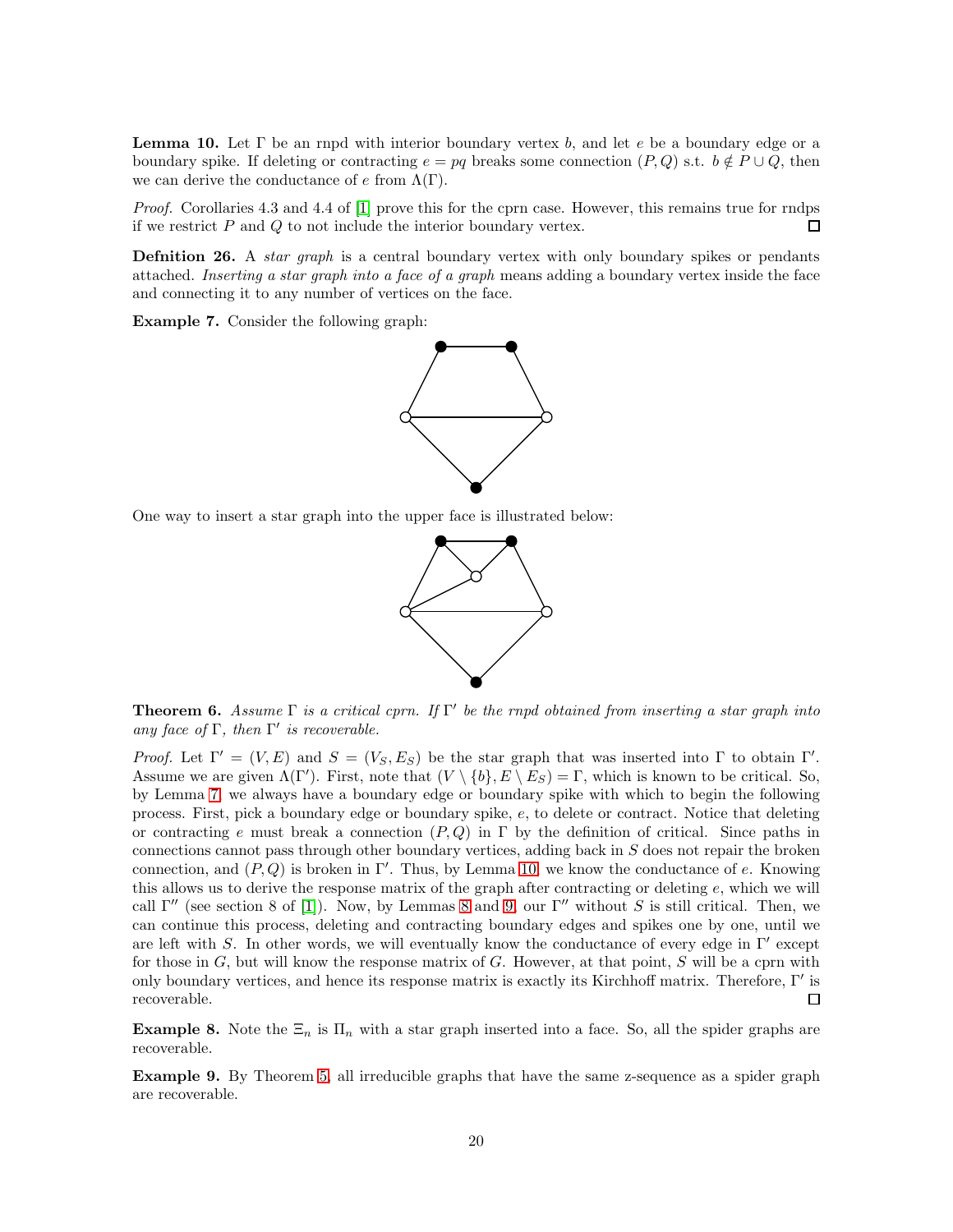#### 6.2 Necessary Condition for Recoverablilty of Rnpds

Before stating the necessary condition, we first need to define the following algorithm for obtaining a cprn from a certain type of rnpd. Suppose we're given an rnpd with the interior boundary vertex b.

#### Algorithm 1.

- 1. Turn all the neighbors of b into boundary vertices.
- 2. Remove b from the graph (with all the edges incident to it).
- 3. If the resulting graph is a cprn, stop.
- 4. Otherwise, apply the above steps to each boundary vertex (in any order) that can't be placed on the disk until it results in a cprn.

Recall that in any rnpd, the interior boundary vertex has to be inside a polygon (one of the faces of a cprn).

**Theorem 7.** Assume  $\Gamma'$  is an rnpd where the internal boundary vertex is the center of a star graph in the interior of some face f of the cprn Γ. Apply Algorithm 1 iteratively starting at the internal boundary vertex, and call the resulting cprn  $\Gamma''$ . Then  $\Gamma''$  is critical if  $\Gamma'$  is recoverable.

Proof. Assume  $\Gamma''$  is not critical. Then the number of edges can be reduced. Note that  $\Gamma''$  is isomorphic to a subgraph of Γ′ , but not necessarily to a subnetwork (not respecting the type of vertices). So Γ′′ may have more boundary vertices. Having more boundary vertices may only decrease the number of possible moves. This implies that the number of edges in Γ′ could be reduced to begin with, and thus  $\Gamma'$  is not recoverable.  $\Box$ 

# Acknowledgements

This research was carried out as part of the 2018 REU program at the School of Mathematics at University of Minnesota, Twin Cities. The authors are grateful for the support of NSF RTG grant DMS-1745638. They would also like to thank Sunita Chepuri and Pavlo Pylyavskyy for their guidance and encouragement, Eric Stucky for his many helpful comments on the manuscript, and Alexandra Embry, Sylvia Frank, and John O'Brien for their insights.

# <span id="page-20-0"></span>Appendix A Formulas for Conditional Local Moves

Here we list the conditional local moves with formulas.

• Triangle Conditional Local Move

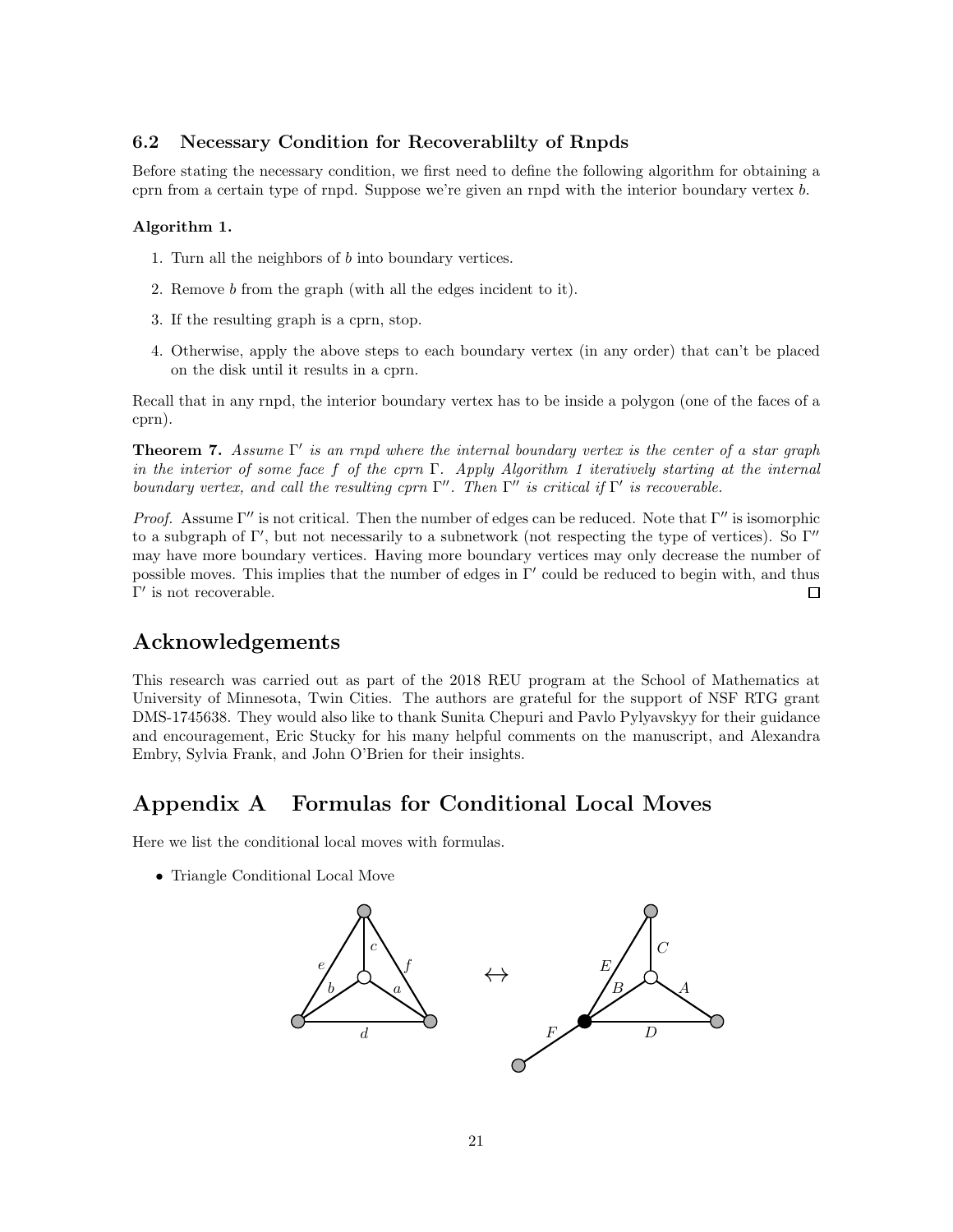$$
a = \frac{AB + AD + AE + AF + BP}{B + D + E + F}
$$
  
\n
$$
b = \frac{BF}{B + D + E + F}
$$
  
\n
$$
c = \frac{BC + BE + CD + CE + CF}{B + D + E + F}
$$
  
\n
$$
d = \frac{DF}{B + D + E + F}
$$
  
\n
$$
e = \frac{EF}{B + D + E + F}
$$
  
\n
$$
f = \frac{DE}{B + D + E + F}
$$

$$
A = \frac{ea - bf}{e}
$$
  
\n
$$
B = \frac{b(bf + de + df + ef)}{de}
$$
  
\n
$$
C = \frac{cd - bf}{d}
$$
  
\n
$$
D = \frac{bf + de + df + fe}{e}
$$
  
\n
$$
E = \frac{bf + de + df + fe}{d}
$$
  
\n
$$
F = \frac{bf + de + df + fe}{f}
$$

• Square Conditional Local Move



In this case the move is symmetric, so we only include formulas for one direction.

$$
A = \frac{abg + aeg + afg + agi + beg - def}{g(b + e + f + i)}
$$
  
\n
$$
B = \frac{bi}{b + e + f + i}
$$
  
\n
$$
C = \frac{bch + bfh + ceh + cfh + chi - def}{h(b + e + f + i)}
$$
  
\n
$$
D = \frac{d(bgh + def + efg + efh + egh + fgh + ghi)}{gh(b + e + f + i)}
$$
  
\n
$$
E = \frac{ei}{b + e + f + i}
$$
  
\n
$$
F = \frac{fi}{b + e + f + i}
$$
  
\n
$$
G = \frac{bgh + def + efg + efh + egh + fgh + ghi}{h(b + e + f + i)}
$$
  
\n
$$
H = \frac{bgh + def + efg + efh + egh + fgh + ghi}{g(b + e + f + i)}
$$
  
\n
$$
I = \frac{bgh + def + efg + efh + egh + fgh + ghi}{ef}
$$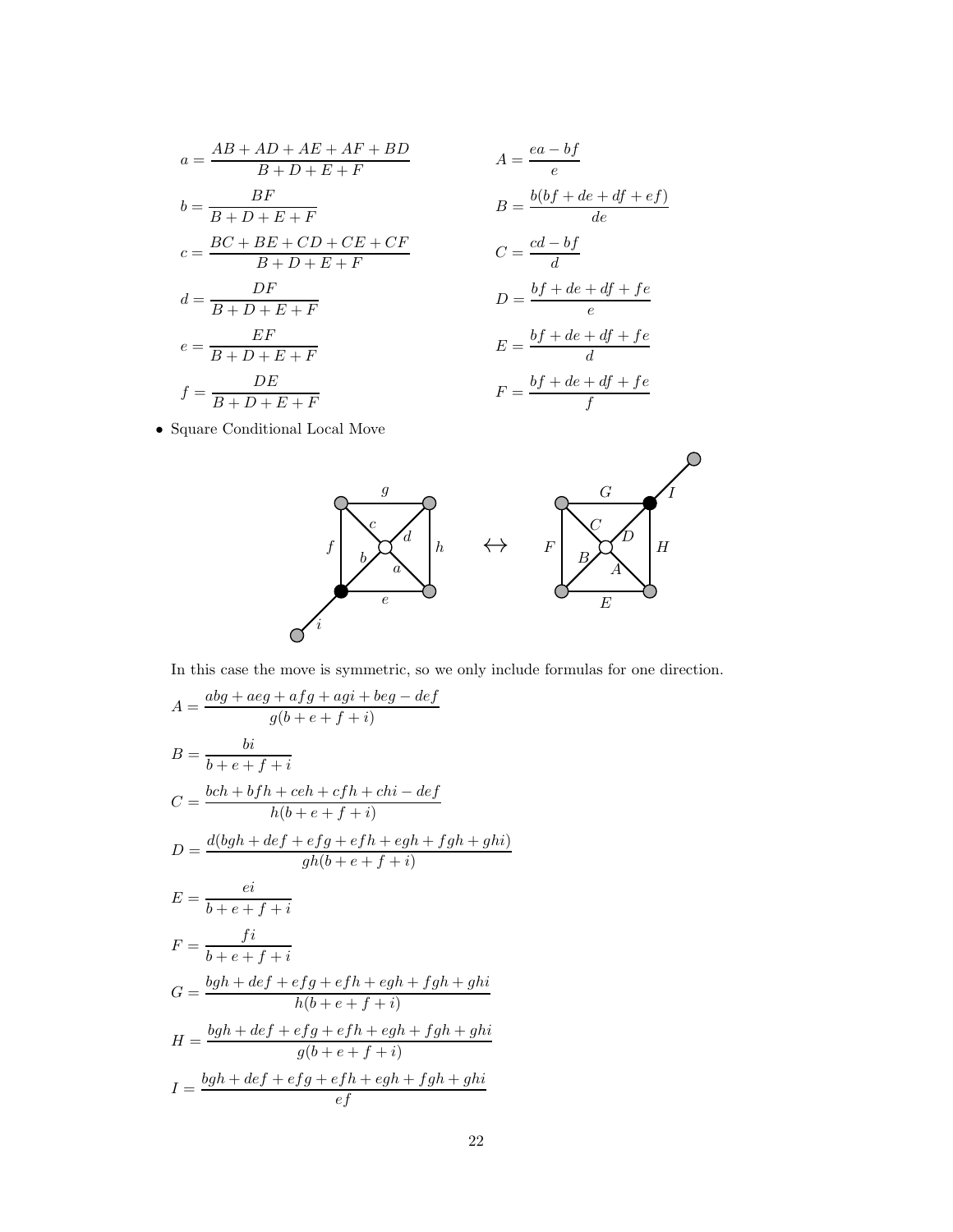• Pentagon Conditional Local Move



Let  $\alpha = ABM + AFM + AGM + ALM + BFM + BJM + BKM + FGM + FJM + FKL + FKM +$  $FLM + GJM + GKM + JLM + KLM, \beta = FKL + FKM + FLM + KLM, \gamma = fgj(d+h+i+m),$ and  $\delta = abhi + afhi + aghi + bfhi + bhij + fghi + fhij + ghij.$ 

$$
a = \frac{A(\beta + BKM + GKM)}{\alpha}
$$
  
\n
$$
b = \frac{B(\beta + ALM + JLM)}{\alpha}
$$
  
\n
$$
c = C + \frac{ABGIM + AFGIM + BFGIM + BGIJM + BGIKM - DFGJM}{I\alpha}
$$
  
\n
$$
d = D + \frac{D(DFGJM + HFGJM + IFGJM)}{IH\alpha}
$$
  
\n
$$
e = E + \frac{ABHJM + AFHJM + AGHJM + AHJLM + BFHJM - DFGJM}{H\alpha}
$$
  
\n
$$
f = \frac{(\beta + BKM + GKM)(\beta + ALM + JLM)}{LK\alpha}
$$
  
\n
$$
g = \frac{G(\beta + ALM + JLM)}{\alpha}
$$
  
\n
$$
h = H + \frac{DFGJM + HFGJM + IFGJM}{I\alpha}
$$
  
\n
$$
i = I + \frac{DFGJM + HFGJM + IFGJM}{H\alpha}
$$
  
\n
$$
j = \frac{J(\beta + BKM + GKM)}{\alpha}
$$
  
\n
$$
k = \frac{\beta + BKM + GKM}{FL}
$$
  
\n
$$
\ell = \frac{\beta + ALM + JLM}{KF}
$$
  
\n
$$
m = \frac{HI\alpha + DFGJM + HFGJM + IFGJM}{FGJM}
$$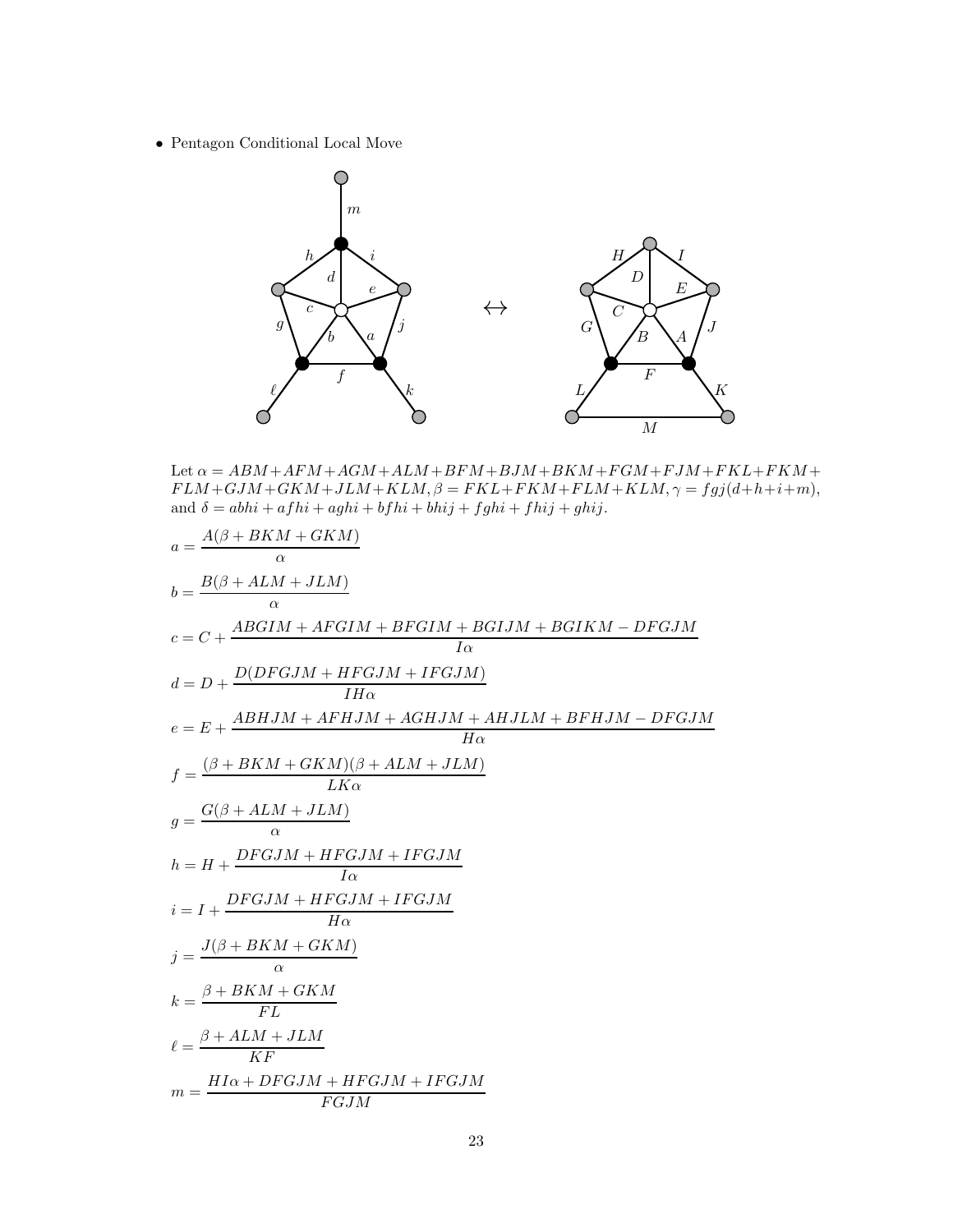$$
A = a + \frac{a(\delta + ahil + hij\ell)}{\gamma}
$$
  
\n
$$
B = b + \frac{b(\delta + bhik + ghik)}{\gamma}
$$
  
\n
$$
C = c + \frac{g(dfhj - abhi - afhi - bfhi - bhij - ihbk)}{\gamma}
$$
  
\n
$$
D = \frac{dfgjm}{\gamma}
$$
  
\n
$$
E = e + \frac{j(dfgi - abhi - afhi - aghi - ahi\ell - bfhi)}{\gamma}
$$
  
\n
$$
F = \frac{f(\gamma + \delta + ahil + hij\ell)(\gamma + \delta + bhik + ghik)}{\gamma}
$$
  
\n
$$
G = g + \frac{g(\delta + bhik + ghik)}{\gamma}
$$
  
\n
$$
H = \frac{fghjm}{\gamma}
$$
  
\n
$$
I = \frac{fgijm}{\gamma}
$$
  
\n
$$
J = j + \frac{j(\delta + ahil + hij\ell)}{\gamma}
$$
  
\n
$$
K = \frac{k(\gamma + \delta + ahil + hij\ell)}{\gamma + \delta + ahil + bhik + fhik + fhil + ghik + hijl + hik\ell}
$$
  
\n
$$
L = \frac{\ell(\delta + bhik + ghik)}{\gamma + \delta + ahil + bhik + fhik + fhil + ghik + hijl + hikl}
$$
  
\n
$$
M = \frac{ghik\ell}{\gamma + \delta + ahil + bhik + fhik + fhil + ghik + hijl + hikl}
$$

• Conjectured Hexagon Conditional Local Move

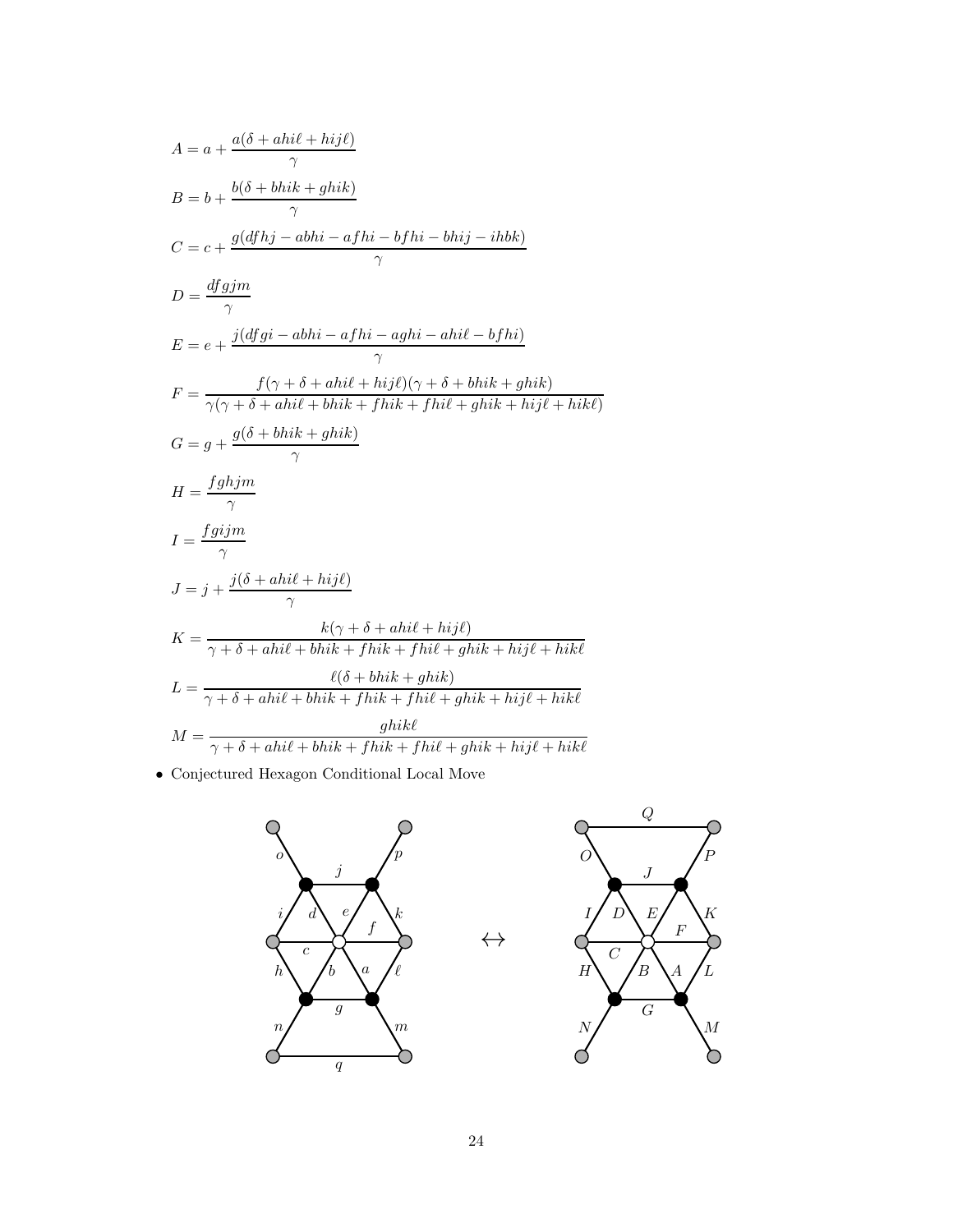In this case the move is symmetric, so we only include formulas for one direction.

Let  $\alpha=gmn+gmq+gnq+mnq, \beta=abq+agq+ahq+anq+bgq+blq+bmq+ghq+glq+$  $\label{eq:G1} h\ell q + hmq + \ell n q, \gamma = deg h\ell q + dg h j\ell q + dg h k\ell q + e g hi\ell q + e g h j\ell q + gh i j\ell q + gh i k\ell q + gh i j k\ell q,$ and  $\delta = dgh\ell pq + ghi\ell pq + egh\ell oq + ghk\ell oq + ghj\ell oq + ghj\ell pq + ghlopq.$ 

$$
A = \frac{a(\alpha + bmq + hmq)}{\alpha + \beta}
$$
  
\n
$$
B = \frac{b(\alpha + anq + \ln q)}{\alpha + \beta}
$$
  
\n
$$
C = c + \frac{hjk(abq + ag + bgq + b\ell q + bmq) - degh\ell q - dghj\ell q - dgh\ell q - dgh\ell pq - eghj\ell q}{jk(\alpha + \beta)}
$$
  
\n
$$
D = d + \frac{d(\gamma + dgh\ell pq + ghi\ell pq)}{ijk(\alpha + \beta)}
$$
  
\n
$$
E = e + \frac{e(\gamma + egh\ell oq + ghk\ell oq)}{ijk(\alpha + \beta)}
$$
  
\n
$$
F = f + \frac{ij\ell(abq + agq + ahq + ang + bgq) - degh\ell q - dghj\ell q - eghj\ell q - eghj\ell q - egh\ell oq}{ij(\alpha + \beta)}
$$
  
\n
$$
G = \frac{(\alpha + bmq + hmq)(\alpha + amq + \ell nq)}{mn(\alpha + \beta)}
$$
  
\n
$$
H = \frac{h(\alpha + anq + hnq)}{\alpha + \beta}
$$
  
\n
$$
I = i + \frac{\gamma + dgh\ell pq + ghi\ell pq}{jk(\alpha + \beta)}
$$
  
\n
$$
J = \frac{(ijk(\alpha + \beta) + \gamma + dgh\ell pq + ghi\ell pq)(ijk(\alpha + \beta) + \gamma + egh\ell oq + ghk\ell oq)}{ik(\alpha + \beta)(ijk(\alpha + \beta) + \gamma + \delta)}
$$
  
\n
$$
K = k + \frac{k(\gamma + egh\ell oq + ghk\ell oq)}{ijk(\alpha + \beta)}
$$
  
\n
$$
M = \frac{\alpha + bmq + hmq}{\alpha + \beta}
$$
  
\n
$$
M = \frac{\alpha + bmq + hmq}{gn}
$$
  
\n
$$
O = \frac{o(jjk(\alpha + \beta) + \gamma + dgh\ell pq + ghi\ell pq)}{ijk(\alpha + \beta) + \gamma + \delta}
$$
  
\n
$$
P = \frac{hjjk(\alpha + \beta) + \gamma + egh\ell oq + ghk\ell oq}{ijk(\alpha + \beta) + \gamma + \delta}
$$